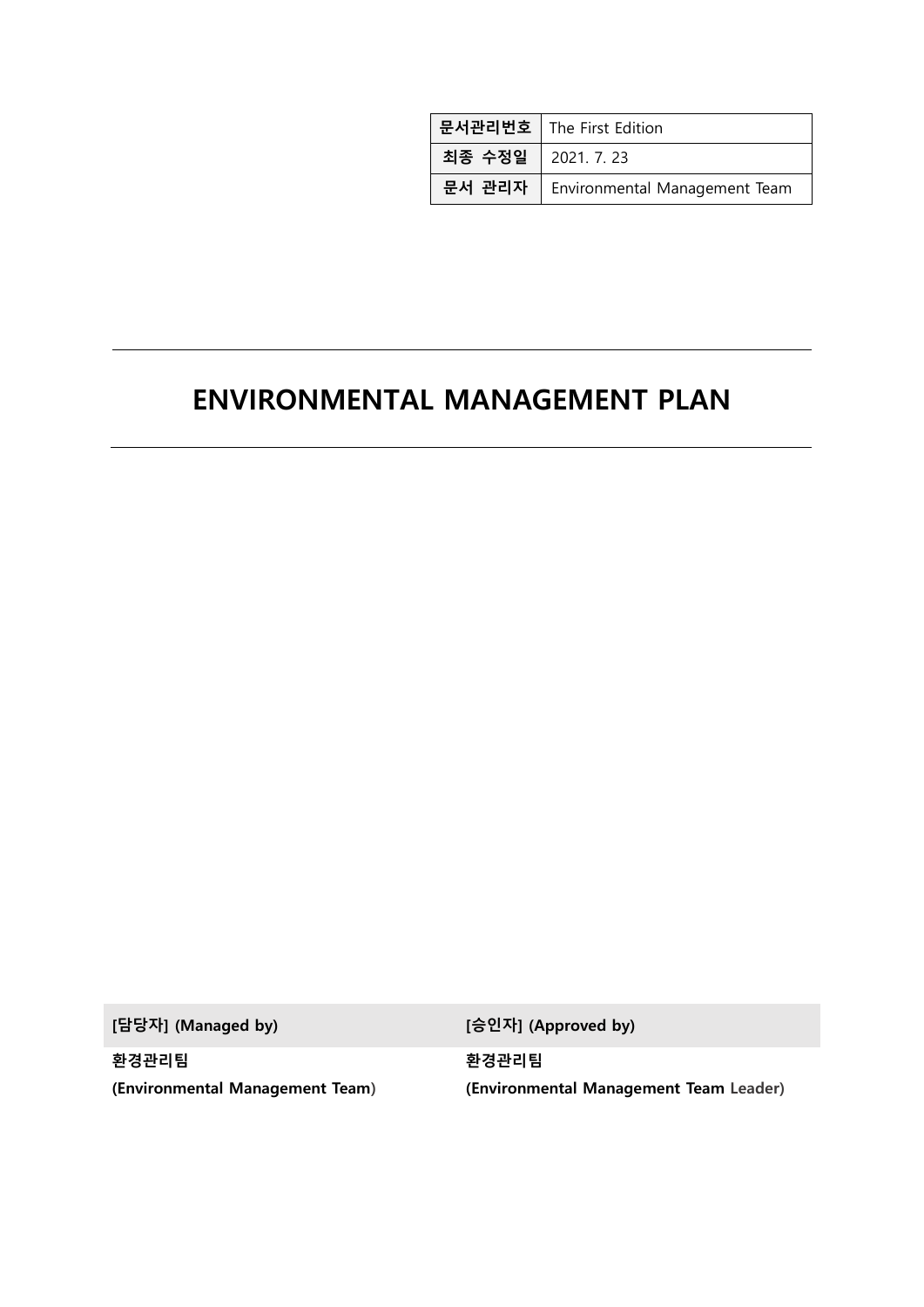# **TABLE OF CONTENTS**

| 1. |      |                                                                 |  |  |  |
|----|------|-----------------------------------------------------------------|--|--|--|
|    | 1.1  |                                                                 |  |  |  |
|    | 1.2  |                                                                 |  |  |  |
| 2. |      |                                                                 |  |  |  |
|    | 2.1  |                                                                 |  |  |  |
| 3. |      |                                                                 |  |  |  |
|    | 3.1  |                                                                 |  |  |  |
|    | 3.2  |                                                                 |  |  |  |
|    | 3.3  |                                                                 |  |  |  |
| 4. |      |                                                                 |  |  |  |
|    | 4.1  |                                                                 |  |  |  |
|    | 4.2  |                                                                 |  |  |  |
|    | 4.3  |                                                                 |  |  |  |
|    | 4.4  |                                                                 |  |  |  |
|    | 4.5  |                                                                 |  |  |  |
|    | 4.6  |                                                                 |  |  |  |
|    | 4.7  | EVALUATION, SELECTION AND CONTROL OF SUB-CONTRACTORS 8          |  |  |  |
|    |      | 4.7.1                                                           |  |  |  |
|    |      | 4.7.2                                                           |  |  |  |
|    |      | 4.7.3                                                           |  |  |  |
|    | 4.8  |                                                                 |  |  |  |
|    |      | 4.8.1                                                           |  |  |  |
|    |      | 4.8.2                                                           |  |  |  |
|    | 4.9  |                                                                 |  |  |  |
|    |      | 4.9.1                                                           |  |  |  |
|    | 4.10 |                                                                 |  |  |  |
|    | 4.11 | ENVIRONMENTAL INCIDENT INVESTIGATION, ANALYSIS AND REPORTING 14 |  |  |  |
|    | 4.12 |                                                                 |  |  |  |
|    | 4.13 |                                                                 |  |  |  |
|    | 4.14 |                                                                 |  |  |  |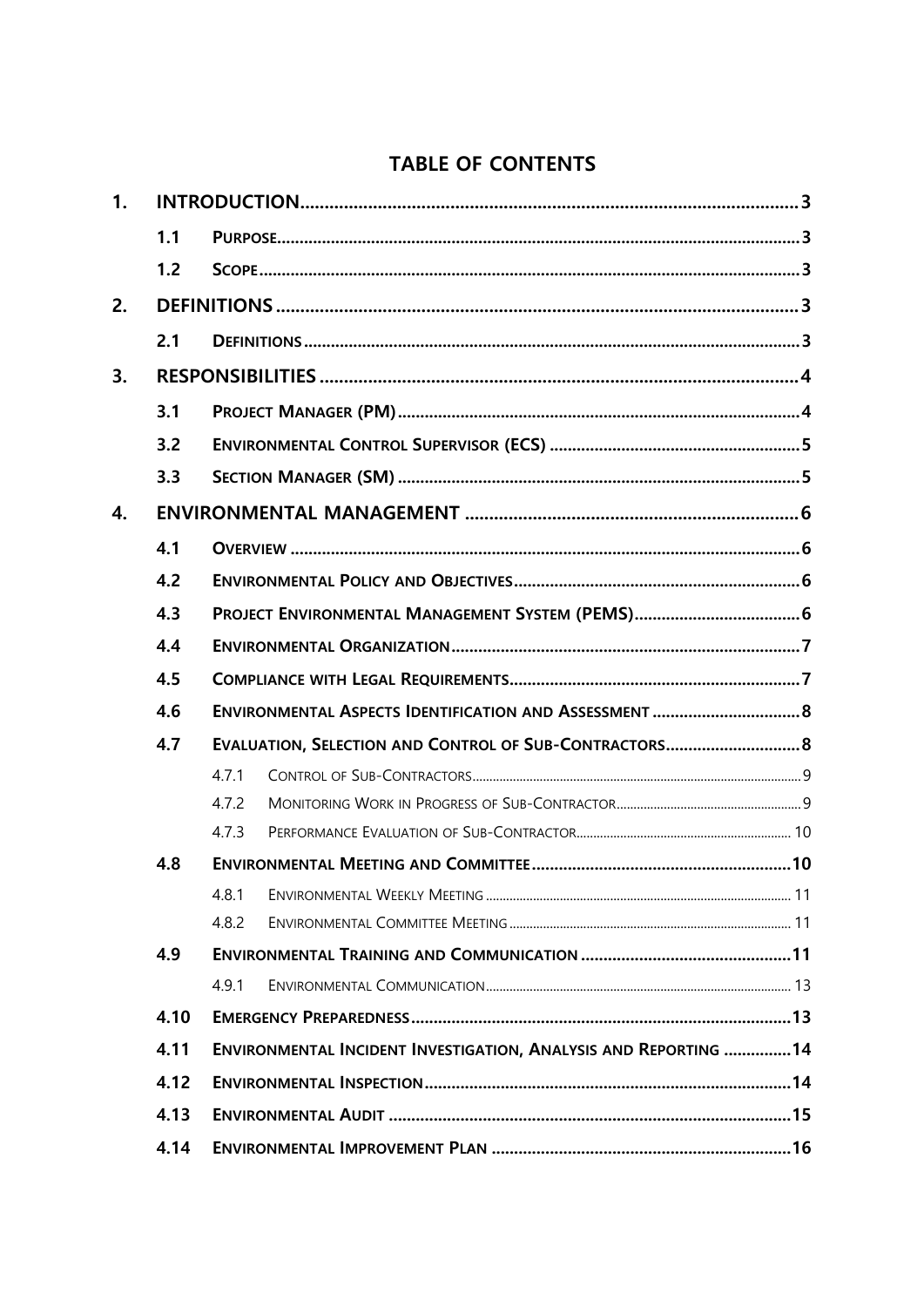| 5. |                                                            |       |  |    |
|----|------------------------------------------------------------|-------|--|----|
|    | 5.1                                                        |       |  |    |
|    | 5.2                                                        |       |  |    |
|    |                                                            | 5.2.1 |  |    |
|    |                                                            | 5.2.2 |  |    |
|    |                                                            | 5.2.3 |  |    |
|    | 5.3                                                        |       |  |    |
|    |                                                            | 5.3.1 |  |    |
|    |                                                            | 5.3.2 |  |    |
|    |                                                            | 5.3.3 |  |    |
|    | 5.4                                                        |       |  |    |
|    |                                                            | 5.4.1 |  |    |
|    |                                                            | 5.4.2 |  |    |
|    |                                                            | 5.4.3 |  |    |
|    | 5.5                                                        |       |  |    |
|    |                                                            | 5.5.1 |  |    |
|    |                                                            | 5.5.2 |  |    |
|    |                                                            | 5.5.3 |  |    |
|    | 5.6                                                        |       |  |    |
|    |                                                            | 5.6.1 |  |    |
|    |                                                            | 5.6.2 |  |    |
|    | 5.7                                                        |       |  |    |
| 6. |                                                            |       |  | 35 |
| 7. |                                                            |       |  | 35 |
|    |                                                            |       |  |    |
|    | ANNEX 7.2 CONTRACTOR HSE POLICY AND OBJECTIVES STATEMENT37 |       |  |    |
|    |                                                            |       |  |    |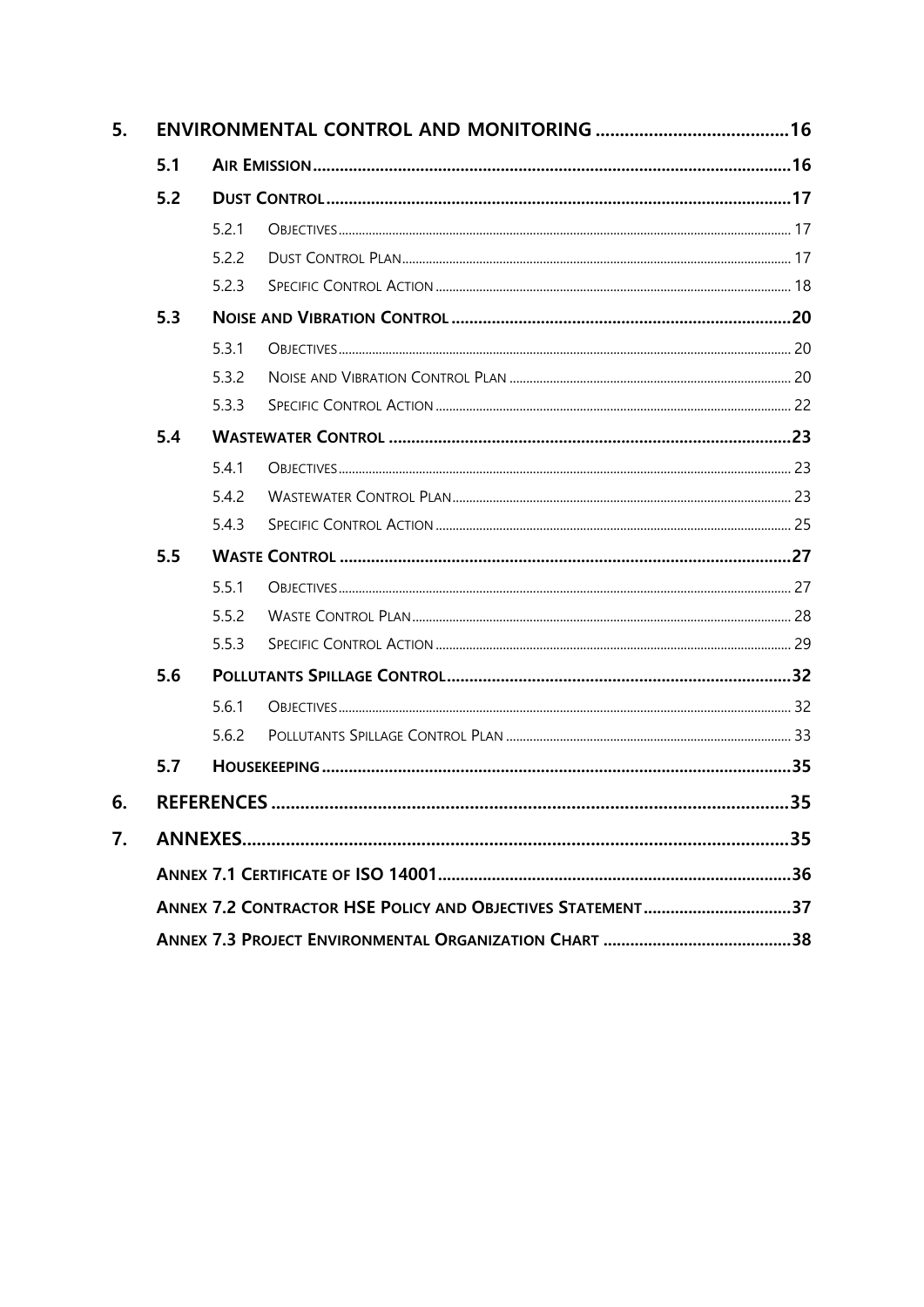# <span id="page-3-0"></span>1. INTRODUCTION

# <span id="page-3-1"></span>1.1 PURPOSE

The purpose of this plan is to minimize the adverse impacts on the environment by establishing and maintaining the effective mitigation plans against environmental problems that may arise during the Project construction.

# <span id="page-3-2"></span>2. SCOPE

As work progresses, this plan shall be amended as necessary and further developed to incorporate all conditions and mitigation measures contained in the final Environmental Impact Assessment Report.

CONTRACTOR shall develop and implement an internationally recognized Environmental Management System (EMS) for all activities related to the Project construction activities in line with the CONTRACTOR Corporate Environmental Management System and ISO 14001 Standards Requirements (refer to Annex 7.1 Certificate of ISO 14001)

During the construction period, appropriate measures for environmental conservation and protection shall be continuously and strictly taken. All measures shall be in accordance with the contract specification and current applicable laws and regulations.

Some important items that shall be considered in order to minimize the environmental impacts are as follows but not limited to:

- Air emission
- Dust control
- Noise and vibration control
- Wastewater quality control
- Waste management control
- Pollutants Spillage control, etc.

# <span id="page-3-3"></span>3. DEFINITIONS

# <span id="page-3-4"></span>3.2 DEFINITIONS

| Audit |  | Systematic examination to determine whether activities and |  |
|-------|--|------------------------------------------------------------|--|
|       |  | related results conform to planned procedures and whether  |  |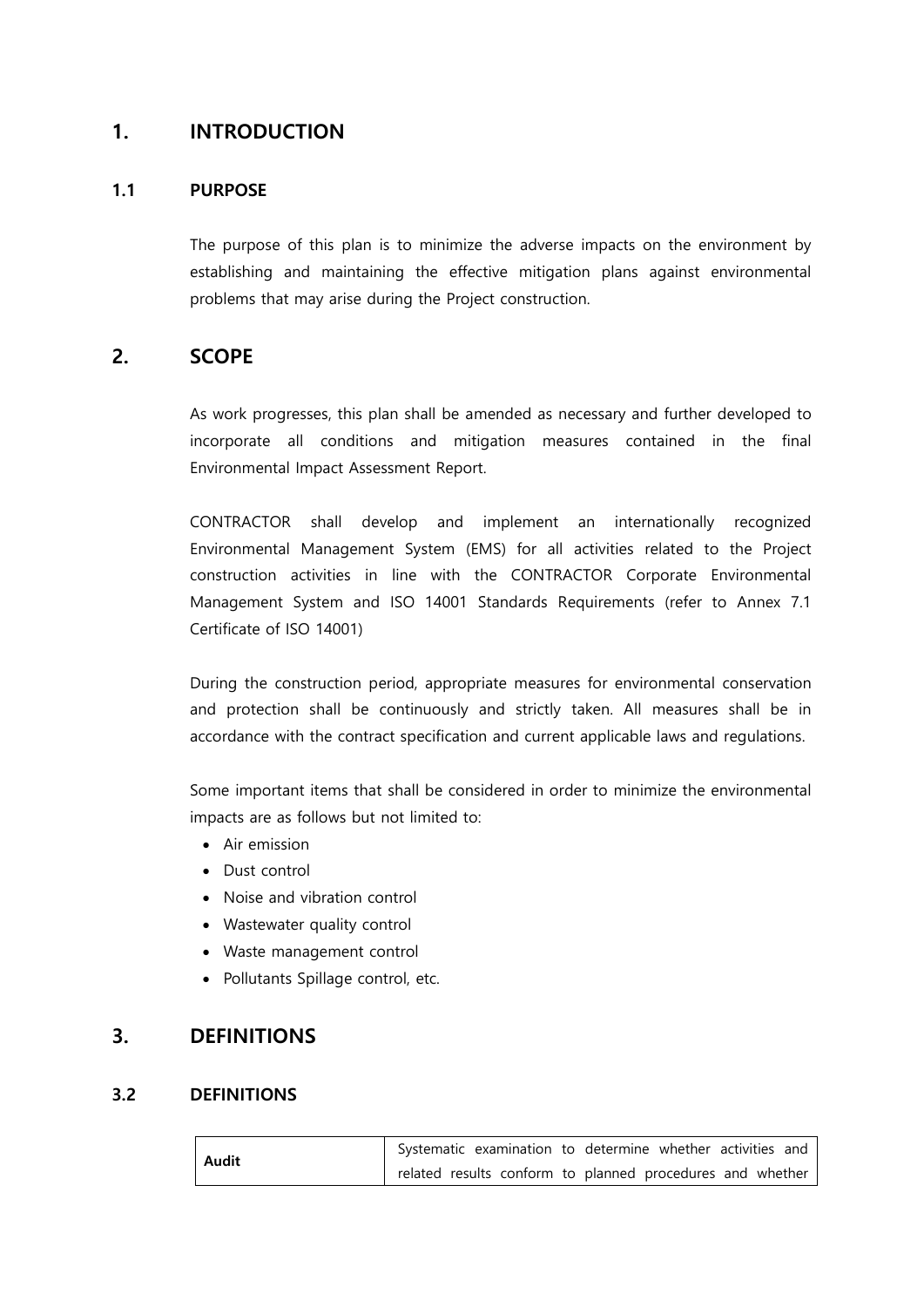|                               | these procedures are implemented effectively and are suitable      |
|-------------------------------|--------------------------------------------------------------------|
|                               | for achieving carried the organization's policy and objectives.    |
| <b>Continual Improvement</b>  | Process of enhancing the environmental management system           |
|                               | to achieve improvements in overall environmental performance       |
|                               | in line with the organization's environmental policy               |
| Environmental                 | Measurable results of the Environmental Management System          |
| <b>Performances</b>           | related to the Organization's control of environmental aspects,    |
|                               | based on Environmental policy and objectives.                      |
|                               | performance requirement, quantified<br>Detailed<br>wherever        |
| <b>Environmental Targets</b>  | practicable, applicable to the organization or parts thereof, that |
|                               | arises from the environmental objectives and that needs to be      |
|                               | set and met in order to achieve those objectives.                  |
|                               | Part of the overall management system that facilitates the         |
| <b>HSE Management System</b>  | management of the Health, Safety and Environmental risks           |
|                               | associated with the activities of HDEC, Sub-Contractors and        |
|                               | Vendors.                                                           |
| <b>HSE (or Environmental)</b> | Statement by the organization of its intentions and principal in   |
|                               | relation to its overall HSE (or Environmental) performance which   |
| <b>Policy</b>                 | provides a framework for action and for the setting of its HSE     |
|                               | (or Environmental) Objectives and Targets                          |
| <b>Environment</b>            | Surroundings in which an organization operates, including air,     |
|                               | water, land natural resources, flora, fauna, humans, and their     |
|                               | interrelation.                                                     |
|                               |                                                                    |

# <span id="page-4-0"></span>4. RESPONSIBILITIES

# <span id="page-4-1"></span>4.1 PROJECT MANAGER (PM)

Environmental responsibilities of PM in general are given below but not limited to:

- Review and approve strategic Project HSE Policy and Objectives
- Approve the Project environmental protection plan and other procedures
- Define roles, responsibilities and provide resources for ensuring that environmental requirements are implemented and maintained in all areas of Project activities
- Ensure that Project Environmental Management System is managed in a structured manner throughout the site organization.
- Ensure sufficient resources are available to support the implementation of the Project Environmental Management System
- Review suitability and effectiveness of the Project Environmental Management System, etc.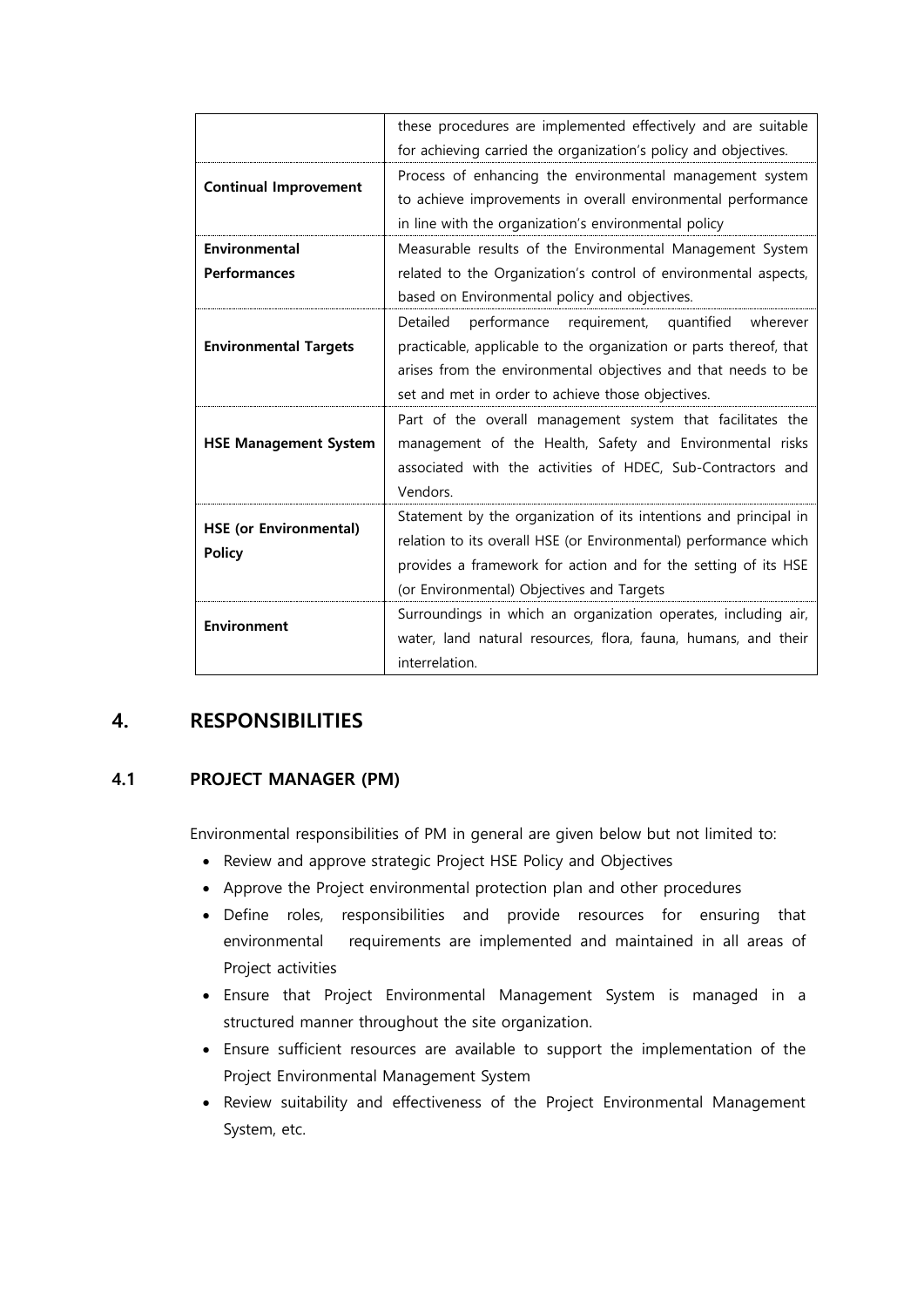### <span id="page-5-0"></span>4.2 ENVIRONMENTAL CONTROL SUPERVISOR (ECS)

CONTRACTOR shall appoint a qualified Environmental Control Supervisor (ECS). ECS must be aware of the information and knowledge of Environmental Management System (EMS) and Environmental Impact Assessment Report (EIA Report).

It is the ECS responsibility to advise the Project Manager on the following main areas:

- Proper management and disposal of wastes
- Control of noise and dust pollution
- Sewage water and drainage control
- Air and water pollution control
- General housekeeping.

Environmental responsibilities of ECS in general are given below, but not limited to:

- Ensure that the environmental requirements are established, implemented and maintained across the Project site activities, specifically including:
	- $\triangleright$  Identification and assessment of environmental aspects.
	- $\triangleright$  Environmental objectives, targets and environmental management program.
- Develop and maintain environmental documents (e.g. Project environmental plan and control plans or procedures) and records.
- Monitor adherence to the Project environmental policy & objectives, alerting management of non-compliance, and providing advice on remedial actions, through environmental audits, reviews, inspections etc.
- Monitor and verify closeout of actions arising from environmental audits.
- Report periodically to the Project management on the performance of the Project environmental management system.

# <span id="page-5-1"></span>4.3 SECTION MANAGER (SM)

Environmental responsibilities of SM in general are given below, but not limited to:

- Fully aware of Project environmental policy, objective & targets and management programs.
- Understand and apply responsibilities specified in the environmental management system documentation.
- Ensure that the environmental requirements are established, implemented and maintained across the responsible section activities, specifically including;
- Identification and assessment of environmental aspects.
- Environmental objectives, targets and environmental management program.
- Coordinate Project Environmental Control Supervisor.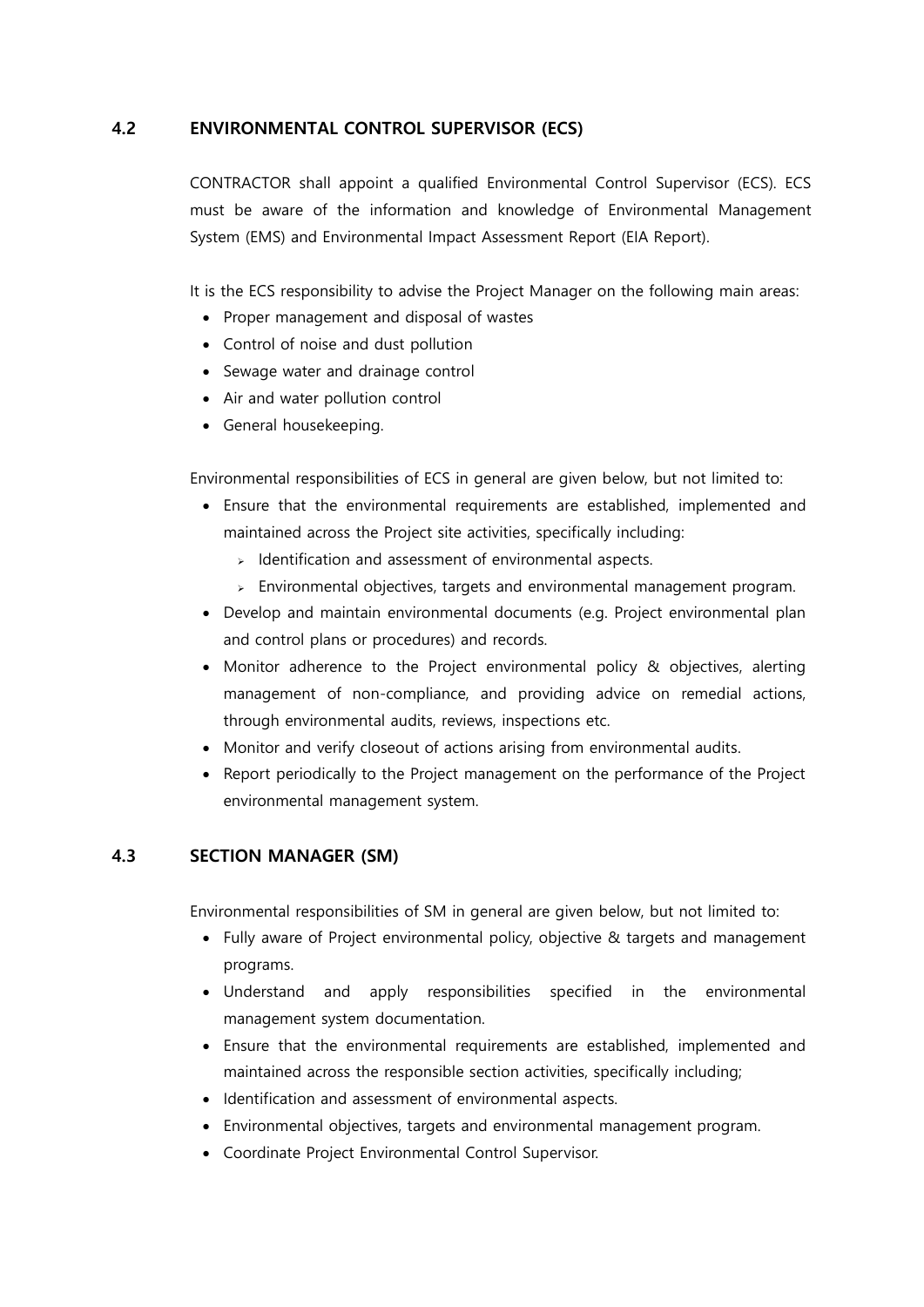- Support & monitor the implementation, performance and effectiveness of the environmental management system.
- Participate in HSE Committee meetings and take every opportunity to talk to his team about environmental issues.
- Support & ensure that supervisors or foremen are working to focus attention on supervising the most hazardous and significant activities.
- Ensure all corrective actions assigned to his team arising from audits, incidents and environmental reviews are implemented on time.

# <span id="page-6-0"></span>5. ENVIRONMENTAL MANAGEMENT

### <span id="page-6-1"></span>5.1 OVERVIEW

The management of all environmental aspects of the Project activities shall be developed through a comprehensive Project Environmental Management System (PEMS). The PEMS is underpinned by the CONTRACTOR Corporate HSE Management System providing a high level of environmental standards.

The PEMS shall be designed and implemented in accordance with CONTRACTOR Corporate HSE Management System and aligned to ISO 14000 series principles for environmental management system. The PEMS shall address the management actions and commitments associated with environmental matters specific to overseas Project.

### <span id="page-6-2"></span>5.2 ENVIRONMENTAL POLICY AND OBJECTIVES

CONTRACTOR shall establish Project Environmental Policy and Objectives in line with CONTRACTOR Corporate HSE policy statement. A copy of CONTRACTOR Corporate HSE Policy and Objectives Statement is provided in Annex 7.2.

### <span id="page-6-3"></span>5.3 PROJECT ENVIRONMENTAL MANAGEMENT SYSTEM (PEMS)

The PEMS shall be developed to provide a systematic and structured approach to comprehensively cover all significant environmental aspects of the Project.

It will be based on CONTRACTOR Corporate HSE Procedures and will cover all relevant laws and regulations for the protection of the environment. Essentially the PEMS shall provide Project with the structure for:

 Managing the operations in a way that ensures that continual improvement in environmental performance and compliance with legislation is achieved.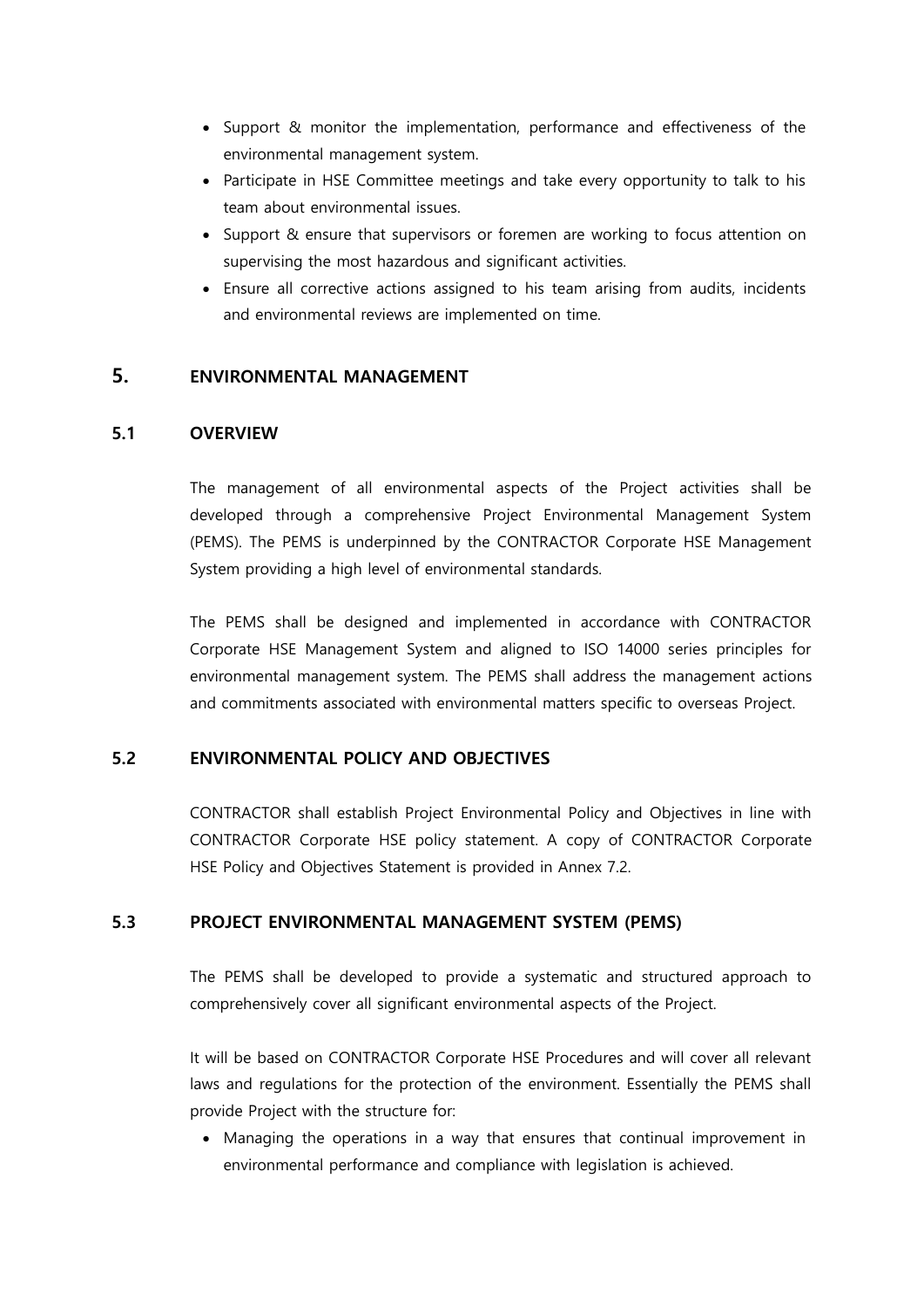- Establishing and assessing performance against its commitments
- Setting environmental objectives and targets
- Developing and effectively implementing appropriate plans and procedures.

Primary outcomes of the PEMS are to ensure that all activities associated with the design, construction of the Project are planned and performed so that adverse effects on the environment are either avoided or kept to an acceptable level while meeting all statutory requirements. Obligations to fulfill the responsibilities and accountabilities across all elements of the PEMS involve the participation of both CONTRACTOR and various Sub-Contractors within the Project.

#### <span id="page-7-0"></span>5.4 ENVIRONMENTAL ORGANIZATION

CONTRACTOR shall establish Project environment organization and appoint Environmental Control Supervisor to comply with relevant laws and legislation and to implement Environmental Management System on site. The Organization of the Project Environmental function is shown in Annex 7.3.

The Environmental Management System ensures that the Project Environmental Objectives are met through implementation of technical activities and procedures, a Project HSE Team shall be appointed to perform all the technical activities included in this Environmental Protection Plan and the Corporate HSE Manual.

The CONTRACTOR Head Office Safety and Environment Department supports the Project Management Team with specialist advice, consultation, inspection, auditing and directions for the execution of the tasks to comply with relevant laws and legislation and to implement Project Environmental Management System on site.

#### <span id="page-7-1"></span>5.5 COMPLIANCE WITH LEGAL REQUIREMENTS

CONTRACTOR shall be responsible for all impacts on the environment which result from Project construction activities. Such impacts include any form of pollution and excessive noise affecting those outside the site boundary.

CONTRACTOR shall comply with all relevant Acts and Regulations, including the provided Environmental Impact Assessment and other regulations of local and national government relevant to the Project. Newly legislated and revised environmental laws shall be examined in order to determine whether those have influence over Project activities. Environmental laws and other requirements shall be kept up-to-date.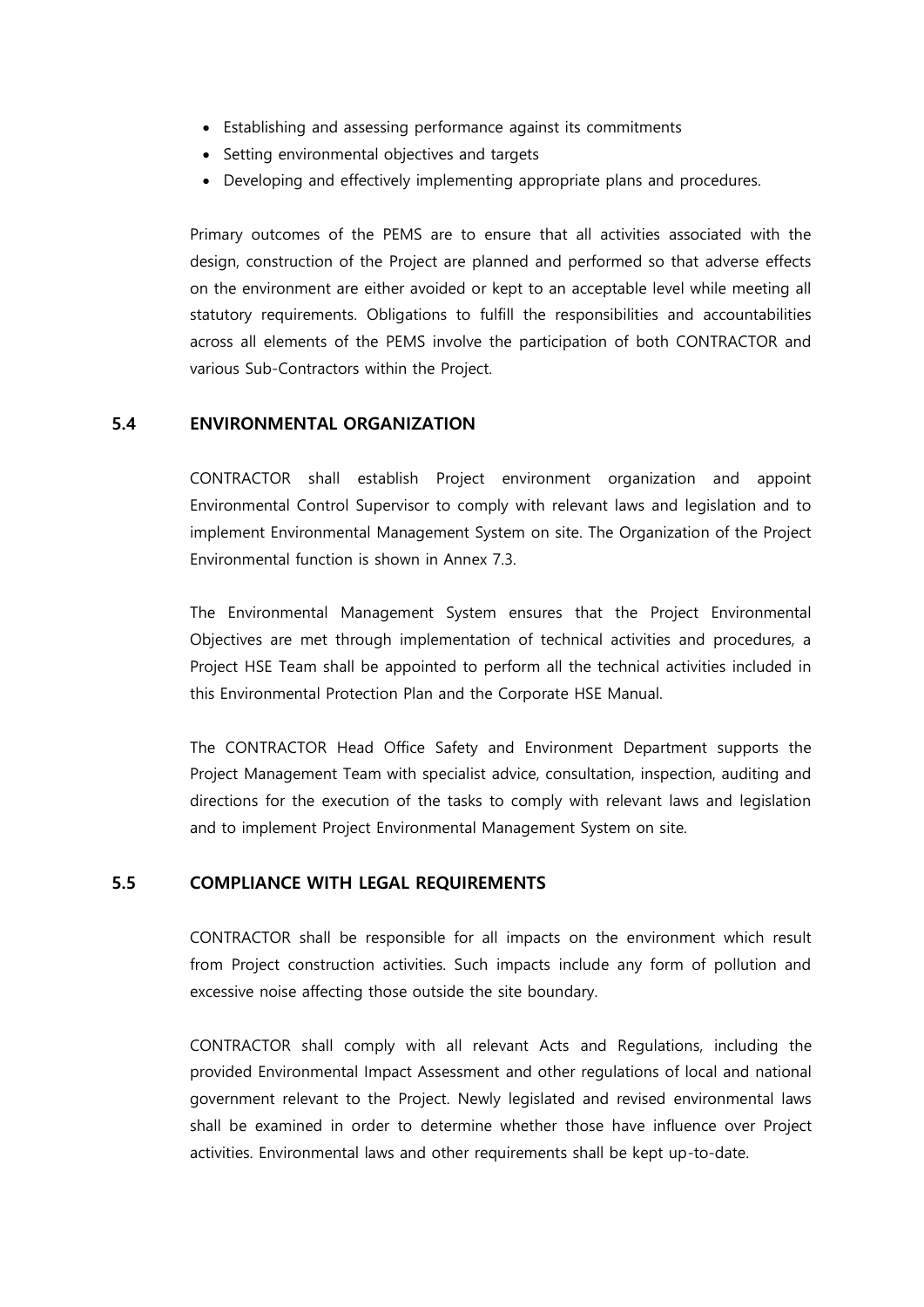#### <span id="page-8-0"></span>5.6 ENVIRONMENTAL ASPECTS IDENTIFICATION AND ASSESSMENT

A wide range of potential environmental impacts is foreseeable from the identification of environmental aspects and assessment of environmental impacts, and many impacts relate directly to construction activities on site.

At the beginning of the Project, CONTRACTOR will comply with the Environmental Aspects Identification & Assessment in accordance with Corporate Environmental Aspects Identification and Assessment procedure. CONTRACTOR shall review the following data for identification and assessment of environmental aspects:

- A similar site's environmental aspects identification and assessment report.
- Construction methods and public complaints that are arise or are expected to arise during construction.
- Heavy equipment and materials used for construction.
- Utilities and facilities related to the construction
- Environmental Impact Assessment, if available
- Project specification
- Current applicable laws and regulations, work practice, etc.

The expected adverse (significant) environmental impacts are as follows:

- Earth littering and dusts
- Noise & Vibration
- Contamination of Groundwater
- Contamination or disturbance of watercourses and sea water
- Soil erosion and silt of watercourses
- Loss or disturbance of natural habitat
- Improper waste disposal
- Emissions to atmosphere/Fugitive dust
- Damage to Public health
- Silt, Coloration and Increases of Turbidity in watercourse.

### <span id="page-8-1"></span>5.7 EVALUATION, SELECTION AND CONTROL OF SUB-CONTRACTORS

CONTRACTOR shall be responsible for ensuring Project Sub-Contractors' good environmental performance. CONTRACTOR shall:

- Conduct meetings before bid submission to address specific environmental requirements.
- Include Project specific environmental requirements in bid packages.
- Request environmental information from each prospective Sub-Contractor and evaluate it during the selection process.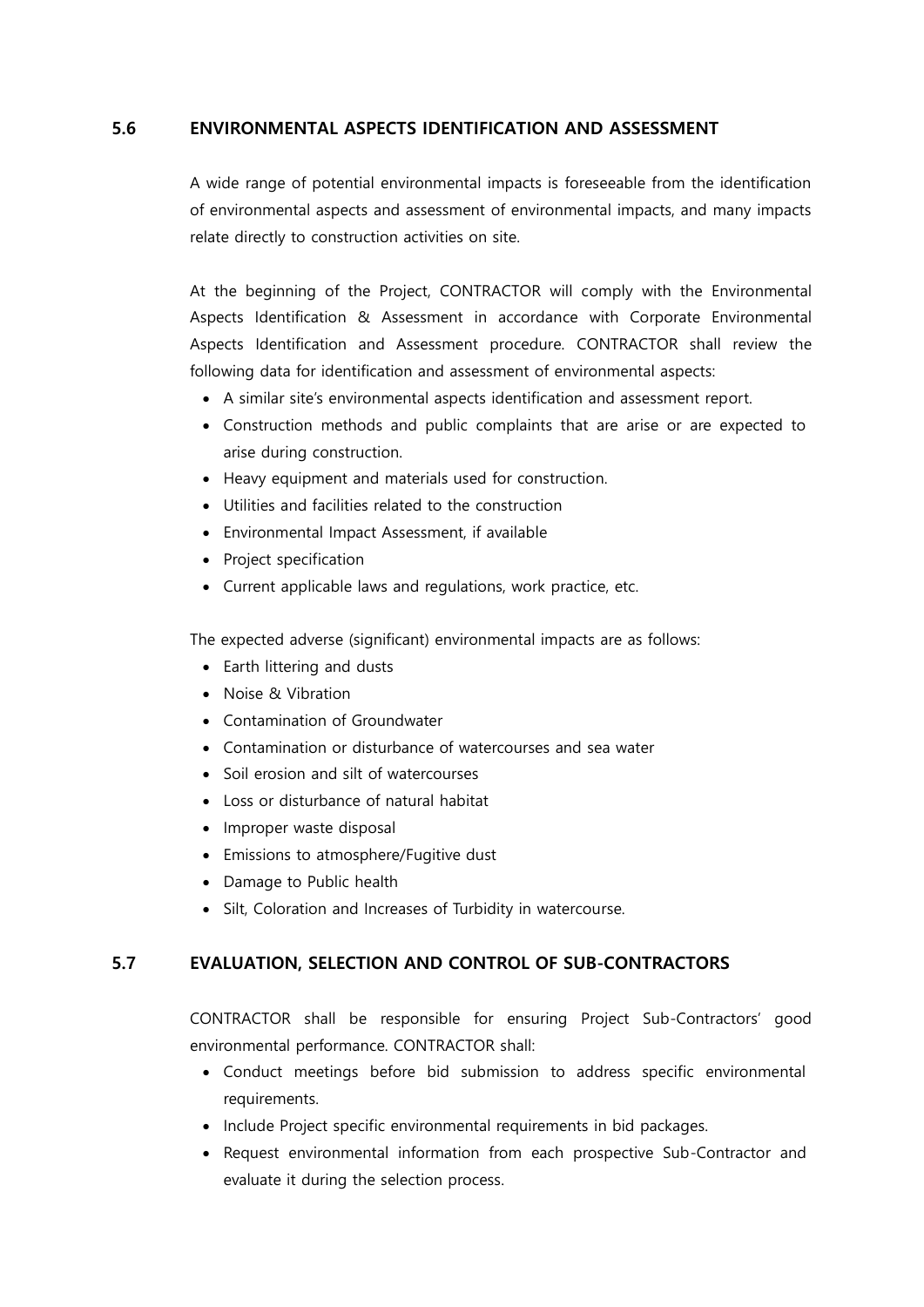- Stipulate environmental performance in the contractual agreements between the CONTRACTOR and Sub-Contractors.
- Establish specific training requirements for Sub-Contractors.
- Conduct pre-job meetings to address environmental expectation.
- Require formal Sub-Contractor environmental induction course for all new employments at the site.
- Review the environmental performance of the Sub-Contractors.

# <span id="page-9-0"></span>5.7.1 CONTROL OF SUB-CONTRACTORS

All HSE rules and provisions should be set down in detail in the contract for the subcontractor to follow and implement. One of such provisions should be that the subcontractor agrees to abide by all the provisions of the HDEC HSE policy which may affect his employees or the work, including compliance with workplace HSE rules.

In case the sub-contractor further sub-contracts all or part of his work to other subcontractors, the sub-contractor should ensure that their sub-contractors are fully aware of the HSE policy and rules of HDEC. The following special conditions should therefore be attached to the contract for the sub-contractor to undertake:

- To inform any sub-sub-contractor of all HSE requirements.
- To incorporate observance of all HSE requirements as an obligation in any future sub-contract.
- To require the sub-sub-contractor to define similar requirements if they in turn sub-contracts any work.

The sub-contractor should submit a detailed and comprehensive HSE Plan based on the Outline HSE plan, indicating how they and their sub-contractors (if any) are going to implement the HSE measures for risk control during the work. The HSE plan should include at least the following:

- HSE Policy.
- Responsibilities of Sub-contractor which, when being implemented, should ensure compliance with all HSE rules set out in detail in the contract.
- HSE procedures, rules and obligations.

The sub-contractor should adhere to the HSE plan in carrying out his obligations under the contract and should ensure that his own sub-contractors of any tier (if any) receive copies of the HSE plan and comply with its requirement as well. A sub-contractor's participation in on-site HSE committee meetings should be a condition of the contract.

### <span id="page-9-1"></span>5.7.2 MONITORING WORK IN PROGRESS OF SUB-CONTRACTOR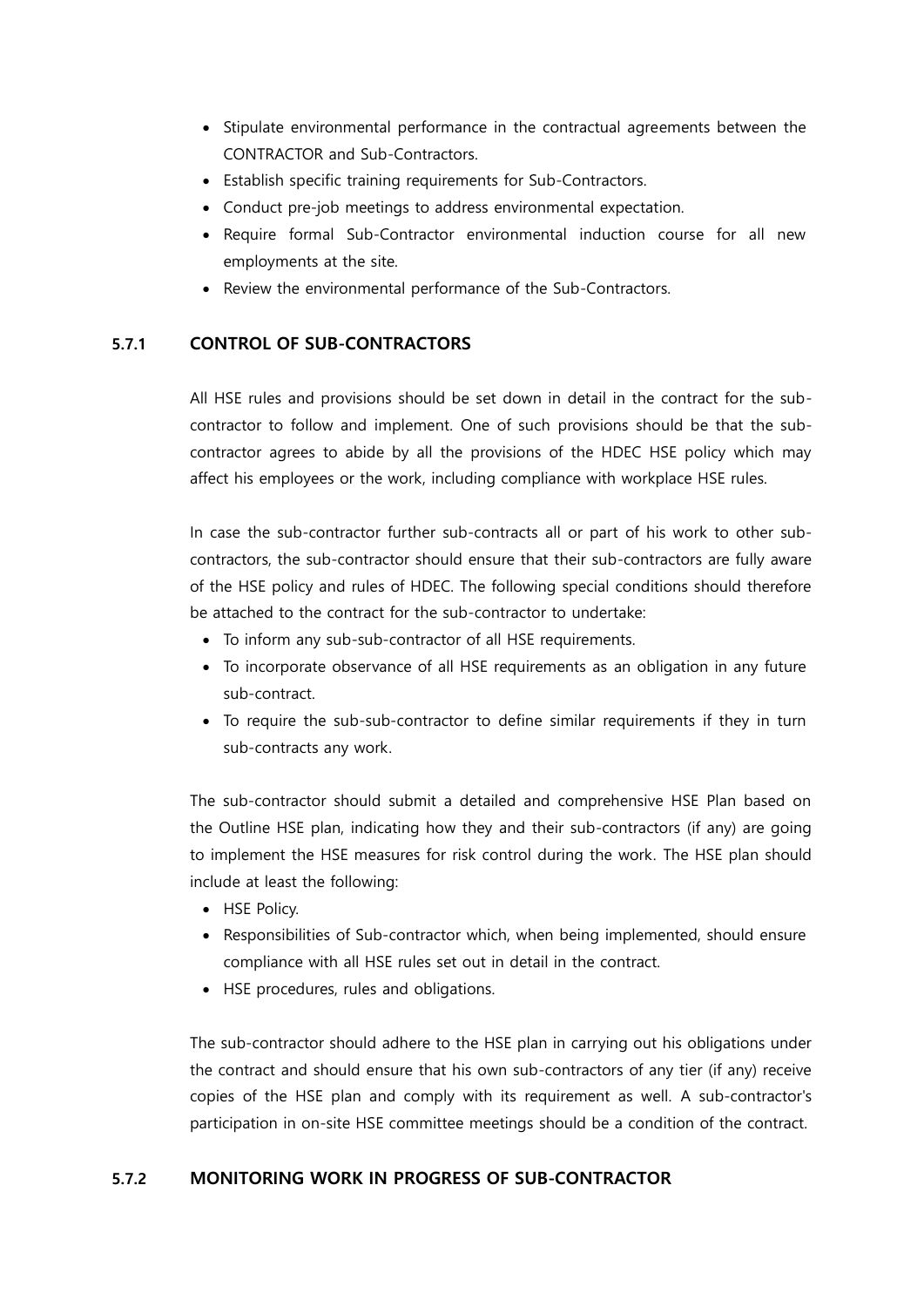- The sub-contractor should appoint/nominate a person or a team to co-ordinate all aspects of the contract, including HSE matters on site.
- The sub-contractor should develop communication methods to pass on all relevant HSE information to all persons concerned in the activities.
- The sub-contractor should report all lost time accidents and dangerous occurrences including their sub-contractors.
- Records of sub-contractors' employee training, equipment inspection and incidents are to be maintained.
- HSE Manager shall carry out periodic inspection to monitor sub-contractor's compliance with HSE requirements.
- The HSE inspections are to be documented and such inspections could be carried out jointly with the sub-contractors.
- All sub-contractors and their works shall participate in the Project Penalty system for HSE violations so as to enhance HSE at the site.
- Project Manager shall administer the penalty system.
- Action Tracking Register (ATR) will be maintained to monitor the status of Environmental issues.

# <span id="page-10-0"></span>5.7.3 PERFORMANCE EVALUATION OF SUB-CONTRACTOR

- The onsite HSE performance of the sub-contractor shall be evaluated on a regular basis during their execution of work on site.
- The performance evaluation result shall be informed to all sub-contractors.
- HSE Performance recognition will be awarded to the best sub-contractor.

# <span id="page-10-1"></span>5.8 ENVIRONMENTAL MEETING AND COMMITTEE

CONTRACTOR shall conduct regular environmental meetings and committee with internal organization and Sub-Contractors to ensure that works are carried out on site with minimum adverse impacts to environment/workers and the public.

This environmental meeting will be incorporated in the safety & committee meeting where safety, health and environmental matters are to be discussed at the same time.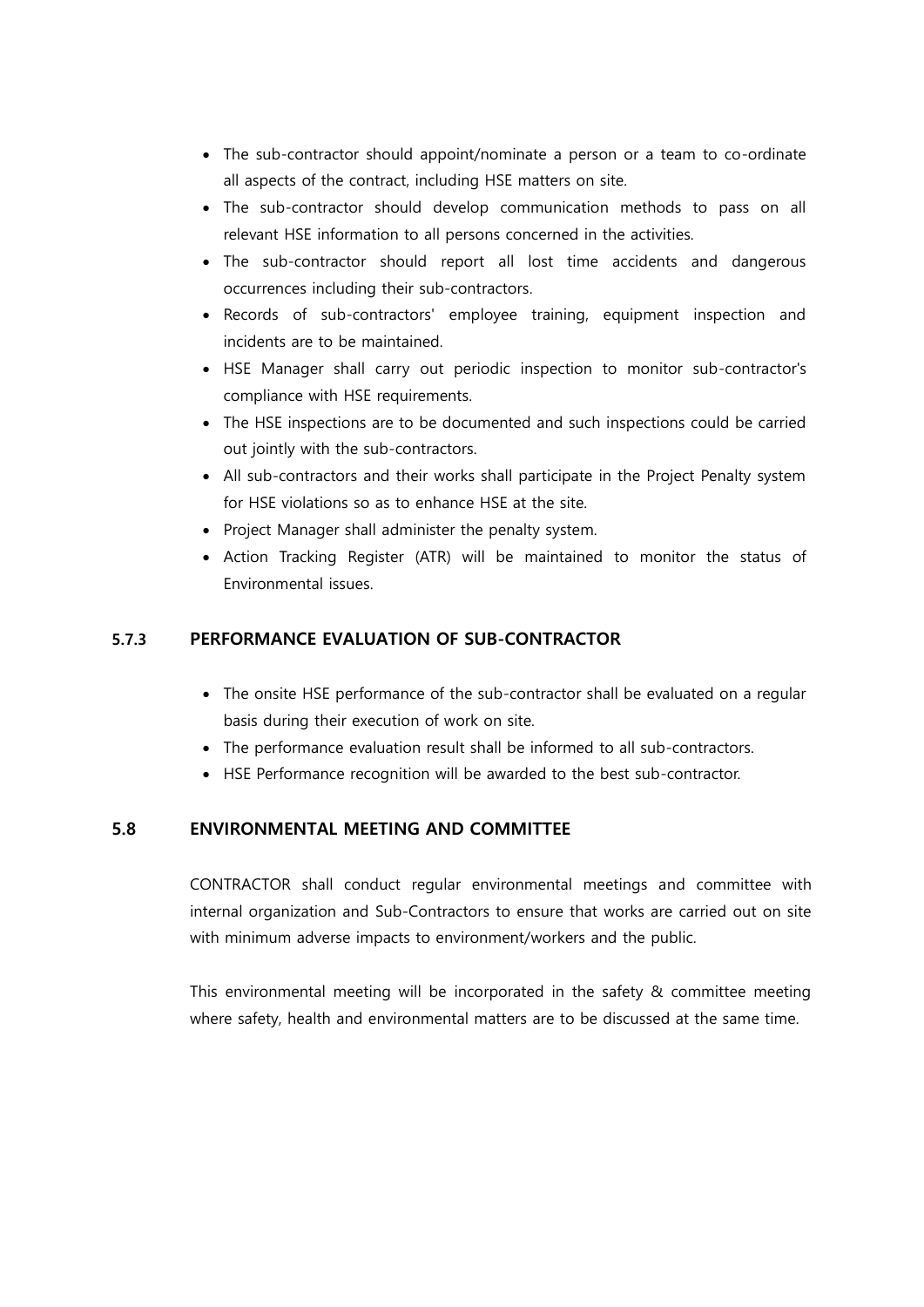

[Sample of HSE Meeting]

# <span id="page-11-0"></span>5.9 ENVIRONMENTAL WEEKLY MEETING

The environmental weekly meeting shall be held for the purpose to:

- Review and discuss environmental incidents and non-conformances generated from Project activities within one week.
- Review and discuss all site environmental matters.
- Review environmental performance of environmental protection plan and other control plans
- Review training requirement and practice.

# <span id="page-11-1"></span>5.10 ENVIRONMENTAL COMMITTEE MEETING

The environmental committee meeting shall be consist of the Project manager who shall be the chairman, the registered safety manager, environmental control supervisor as the secretary, section managers and site manager of Sub-Contractors. All members shall be given appropriate training to enable them to carry out their duties.

CONTRACTOR shall adopt the following format as environmental committee meeting agenda in the notice to all members:

- Confirmation of minutes of previous meeting
- Chairman's review of site safety and environment performance /condition
- Report from environmental control officer
- Site environment inspection report
- Incident and accident investigation/analysis
- Safety and environment talk by committee members
- Any other business.

# <span id="page-11-2"></span>5.11 ENVIRONMENTAL TRAINING AND COMMUNICATION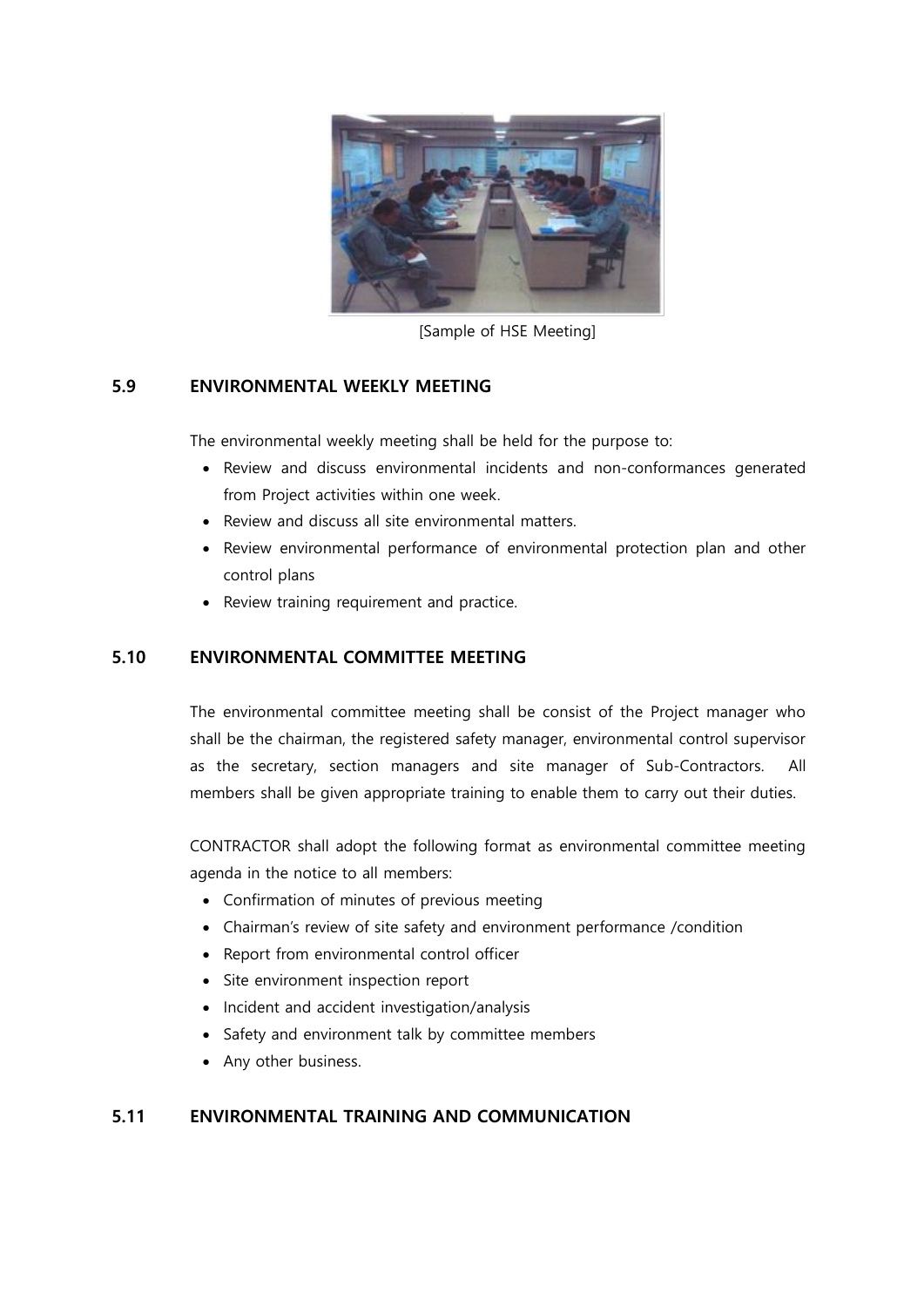CONTRACTOR shall establish procedures to ensure that all personnel and in particular new personnel, or personnel transferred to new assignment are given proper environmental training relevant to their duties.

CONTRACTOR shall ensure that all personnel are provided with basic training [i.e. Environmental Induction Course (incorporates environment matters), environmental laws and regulations, Project rules on working at site, emergency evacuation procedures]. And CONTRACTOR shall keep signed records of training attendance.

CONTRACTOR shall ensure that all managers, supervisory personnel including those of Sub-Contractors are trained in environmental management system.

CONTRACTOR shall be responsible for identifying environmental training which may be required for the performance of the work and ensure that such training is provided for the personnel concerned to mitigate adverse environmental impact. All training information, records and certificates shall be properly documented, kept and made available for verification.

Environmental training will include but are not limited to:

- Project HSE (Environmental) policy and objectives
- Significant environmental aspects identified
- Environmental management program
- Emergency preparedness and response plan/drill
- Dust control plan
- Noise control plan
- Wastewater control plan
- Waste control plan
- Pollutants spillage control plan
- Current applicable environmental laws and regulations
- MSDS contents of hazardous materials, etc.



[Sample of HSE Training Room]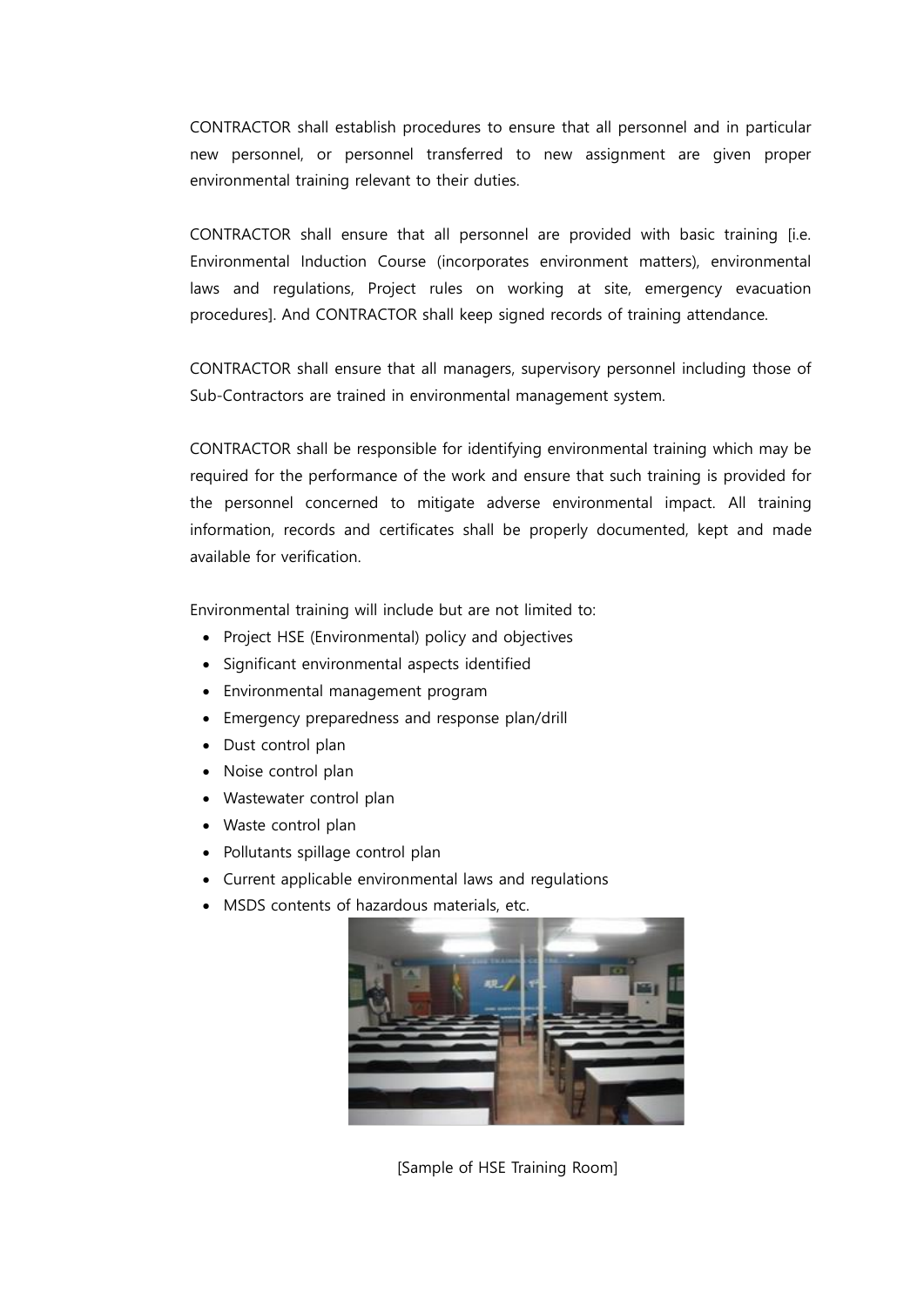# <span id="page-13-0"></span>5.12 ENVIRONMENTAL COMMUNICATION

Informing employees, subcontractors and suppliers of Environmental expectations and ensuring that the safe work practices are being followed by Contractor's communication system through regular training (Induction, Refresher) and Environmental meetings (Weekly, Monthly and Tool Box Meeting).

Contractor shall establish a communication system among managers, supervisory personnel, workers, and subcontractors. The communication system shall consist of the Tool Box Meeting, Co-ordination Meeting, Environmental Committee Meeting and any other committee meeting necessary to comply with statutory requirements.

Contractor shall conduct regular Environmental meetings and committee with internal organization and subcontractors to ensure that works are carried out on site with minimum risk to workers and to the public.

Furthermore, lines of communication need to be developed from and to the workforce personnel through their supervision and management in order to raise general Environmental awareness and to develop an effective feedback communication system.

The main method for communicating Environmental requirements to the workforce is through the line supervision chain of responsibility. The different workforce talks between Line Supervisors, Environmental staff and employees enable exchanges on Environmental issues.

### <span id="page-13-1"></span>5.13 EMERGENCY PREPAREDNESS

CONTRACTOR shall establish an emergency plan to respond effectively to emergency situations on the site to include but not limited to fire, spills, etc.

The emergency plan shall:

- Establish evacuation procedures.
- Assign responsibilities to specific individuals.
- Provide notification to the Authority and outside agencies such as fire station, hospital, etc.
- Establish means of communications.
- Assign locations for emergency centers.
- Provide in-house emergency responses
- Include site security and controlled access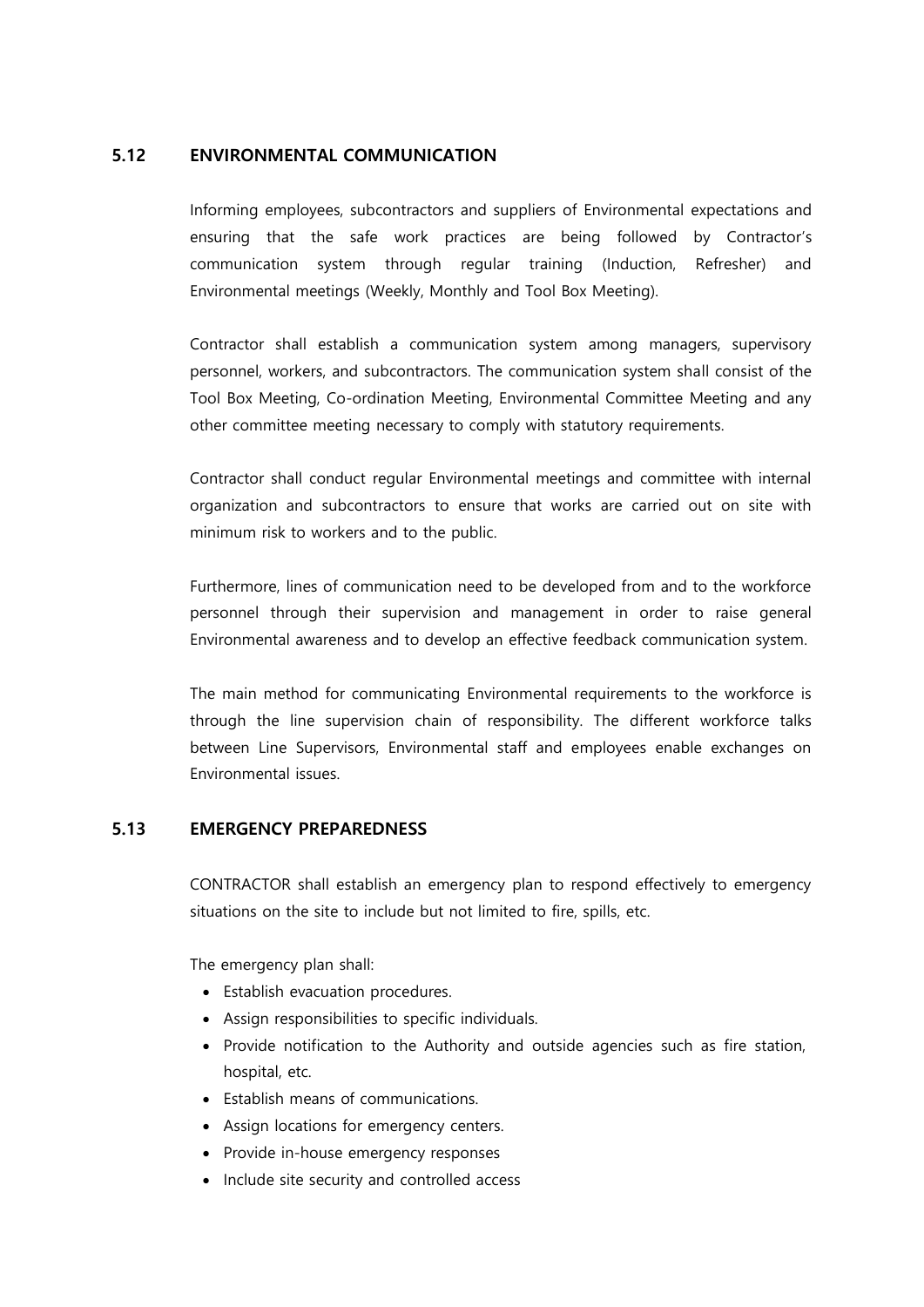The information developed shall be documented and communicated as appropriate within the site to ensure that the site organization can respond to emergency situations.

CONTRACTOR shall establish a program of training, drills and exercises to test and evaluate the preparedness for emergency actions. CONTRACTOR shall, once every six months, organize emergency exercises based on likely site scenarios in which the key site personnel work through their emergency response roles.

#### <span id="page-14-0"></span>5.14 ENVIRONMENTAL INCIDENT INVESTIGATION, ANALYSIS AND REPORTING

CONTRACTOR shall establish procedure to identify record, investigate and analyze any environmental incidents that occur on site. The investigation and analysis shall identify the root cause and contributory causes of the incidents and formulate measures accordingly to prevent future recurrence of similar incident. The investigation of the incident or non-conformance shall include:

- Identifying and handling any legislative compliance issues associated with the environmental incident or non-conformance.
- Identifying root causes and taking appropriate action to manage the resulting environmental impact occurring from the incident or non-conformance.
- Initiating any corrective and preventive actions and confirming effectiveness of actions taken. Any actions taken will be appropriate to the magnitude of problems and commensurate with the environmental risk.

CONTRACTOR shall establish procedures to ensure that all personnel including the Sub-Contractors' workers have the skills to report safety incidents. CONTRACTOR shall keep records of all incidents reports, investigation, analysis and counter measures taken and shall submit details of this in Safety Monthly Report, if required.

#### <span id="page-14-1"></span>5.15 ENVIRONMENTAL INSPECTION

Project key performance indicators shall be developed to monitor environmental performance prior to construction activities. Monitoring environmental incidents and the close-out of audit and incident action items will be included. The key performance indicators will be regularly monitored, recorded, tracked and communicated.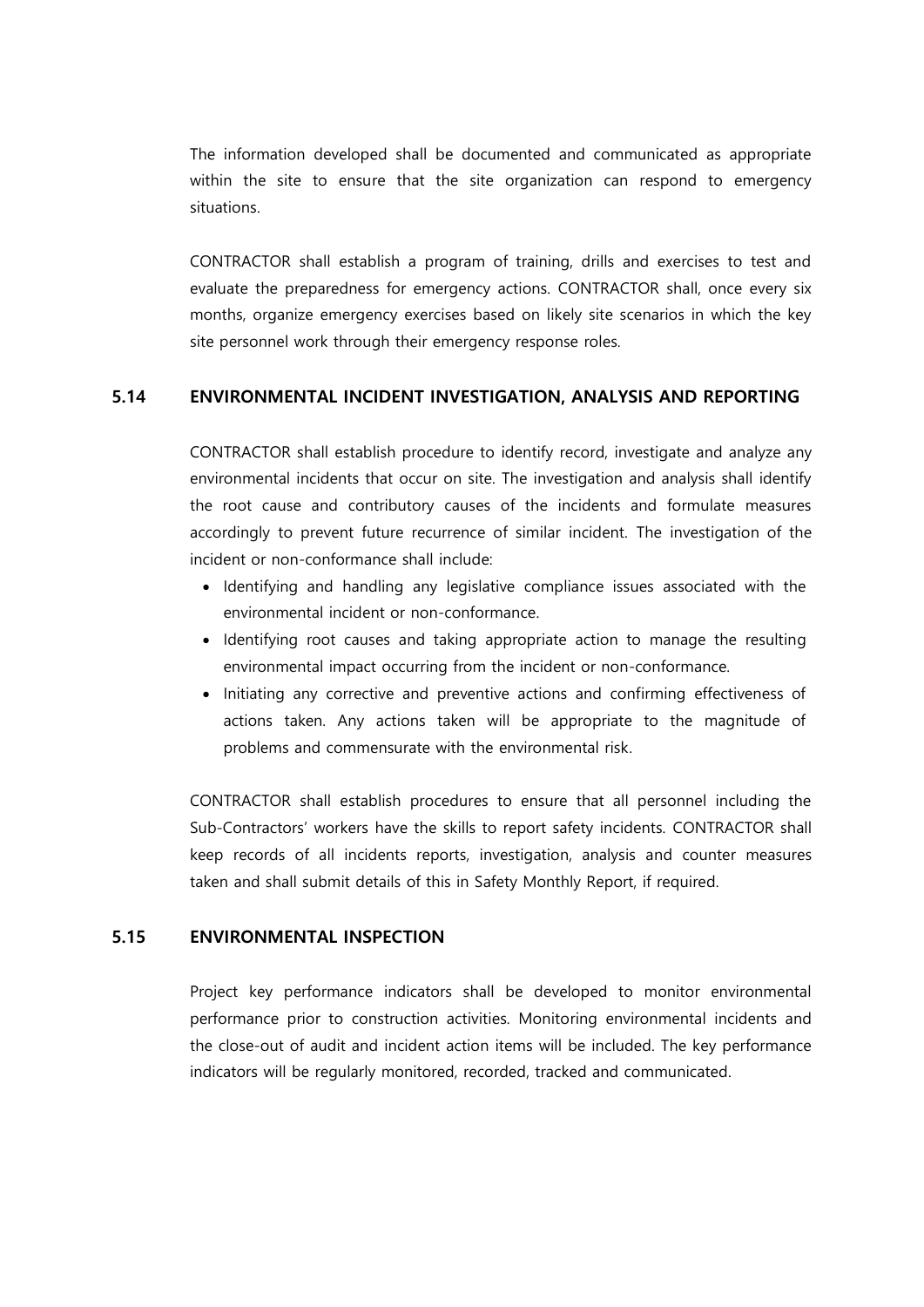CONTRACTOR shall establish procedure to carry out internal environmental inspections at least once per shift. In addition, informal spot checks will be carried out more frequently on critical site activities. A written record shall be kept of the daily inspection findings and the results of the inspections should be brought to the attention of the environmental control supervisor and the section managers having responsibility in the area concerned, together with the necessary remedial action and due date for completion.

Any corrective action should be immediately implemented by the section manager, and followed up by the environment staff, with regular monitoring by safety and environment department site. CONTRACTOR shall ensure that inspections are carried out at a specified frequency which will ensure a high level of compliance with the provisions of the EMS.

Inspections which are requested by the statutory requirements shall be carried out at a frequency and in accordance with any procedure given in the relevant legislation. Inspection records and follow up action plan shall be properly documented. In addition, following any regulatory inspection, CONTRACTOR shall submit a written report to the COMPANY which shall provide details of all aspects of the inspection, if required.

### <span id="page-15-0"></span>5.16 ENVIRONMENTAL AUDIT

CONTRACTOR Corporate Safety & Environmental Management Office shall appoint an internal environmental audit team to audit the EMS of the site at least once every year.

The following items should be inspected during internal audits:

- Current environmental laws & regulations
- Responsibilities of Project organization
- Results of environmental aspects identification & assessment
- Sub-Contractors and purchase control
- Operational control of environmental protection
- Training and competence
- Emergency preparedness
- Incidents and corrective actions
- Audits and inspections
- Environmental improvement plan, etc.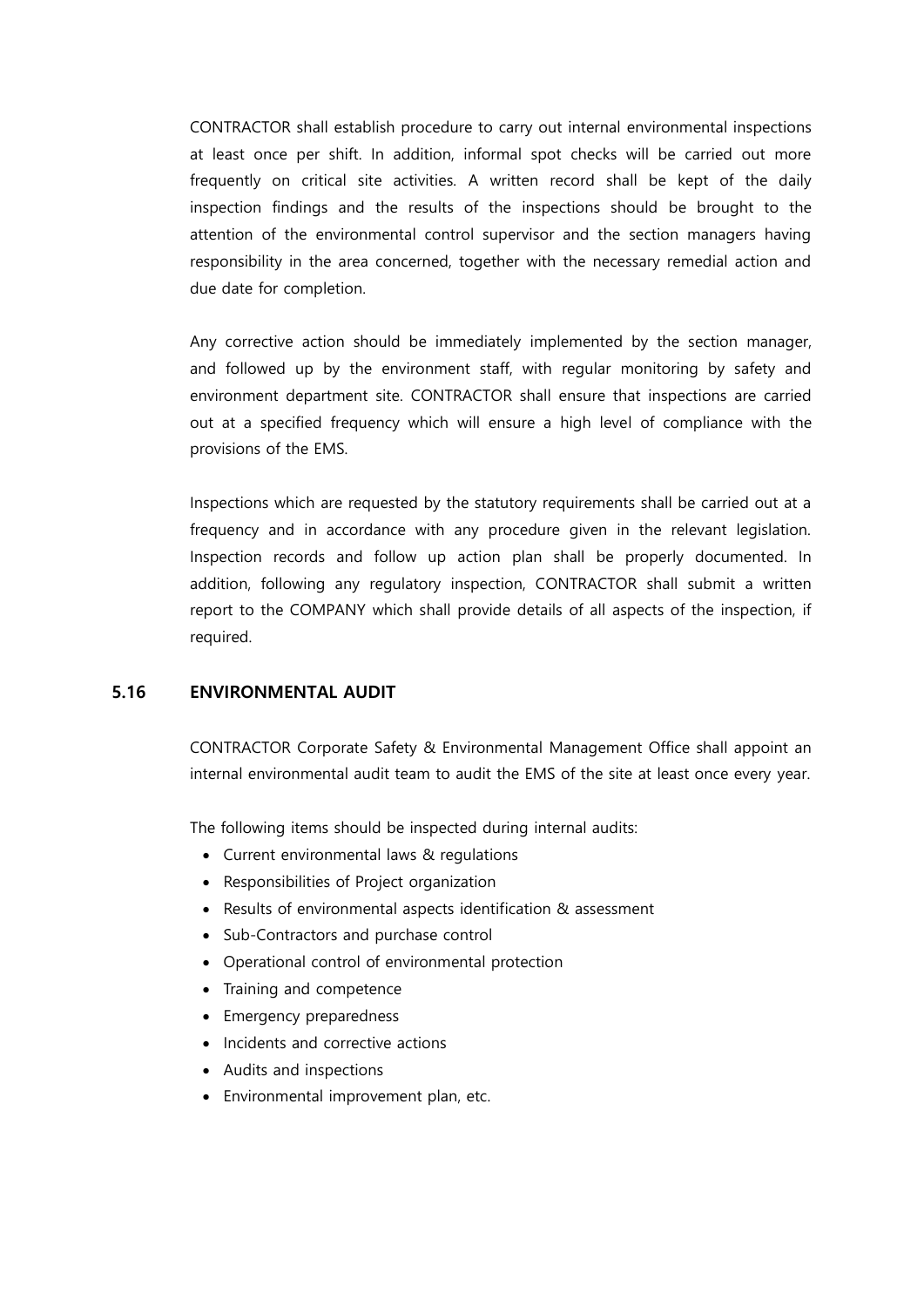CONTRACTOR shall periodically review and evaluate the efficiency of the Project EMS in place by the members of Safety Committee Meeting. The audits and possible corrective actions should be carried out in accordance with the documented procedures of CONTRACTOR Corporate Internal HSE Audit Procedure.

All corrective actions for deficiencies identified during audit shall be implemented by the site to verify the satisfaction of the EMS. In addition, the results of audits and corrective actions should be kept and submitted to the COMPANY, if required.

# <span id="page-16-0"></span>5.17 ENVIRONMENTAL IMPROVEMENT PLAN

CONTRACTOR shall establish environmental objectives and improvement plans based on incident analysis, audit results and results of environmental aspects identification/assessment, in order to raise the Project EMS.

Project environmental improvement plan will cover at least the following:

- Achievement of environmental objectives
- Corrective actions following environmental incidents
- Corrective actions regarding non-conformities observed during internal or external audits, self and imposed inspections
- Review of training and emergency drills
- Environmental aspects identification & assessment and preventive actions
- Complaints from local inhabitants or local authorities.

CONTRACTOR shall review Project environmental improvement plan with CONTRACTOR Corporate Safety & Environmental Management Office periodically during the construction period in compliance with Royal Commission Environmental Regulations 2015 Volume I & II, Environmental Impact Assessment and other relevant requirements

# <span id="page-16-1"></span>6. ENVIRONMENTAL CONTROL AND MONITORING

### <span id="page-16-2"></span>6.1 AIR EMISSION

CONTRACTOR's responsibilities with regard to air emissions shall be to:

- Identify all possible air pollution sources related to construction activities in a method statement as well as procedure to minimize emission into air.
- Ensure there is adequate monitoring of air emissions if it falls within the COMPANY guidelines and regulations.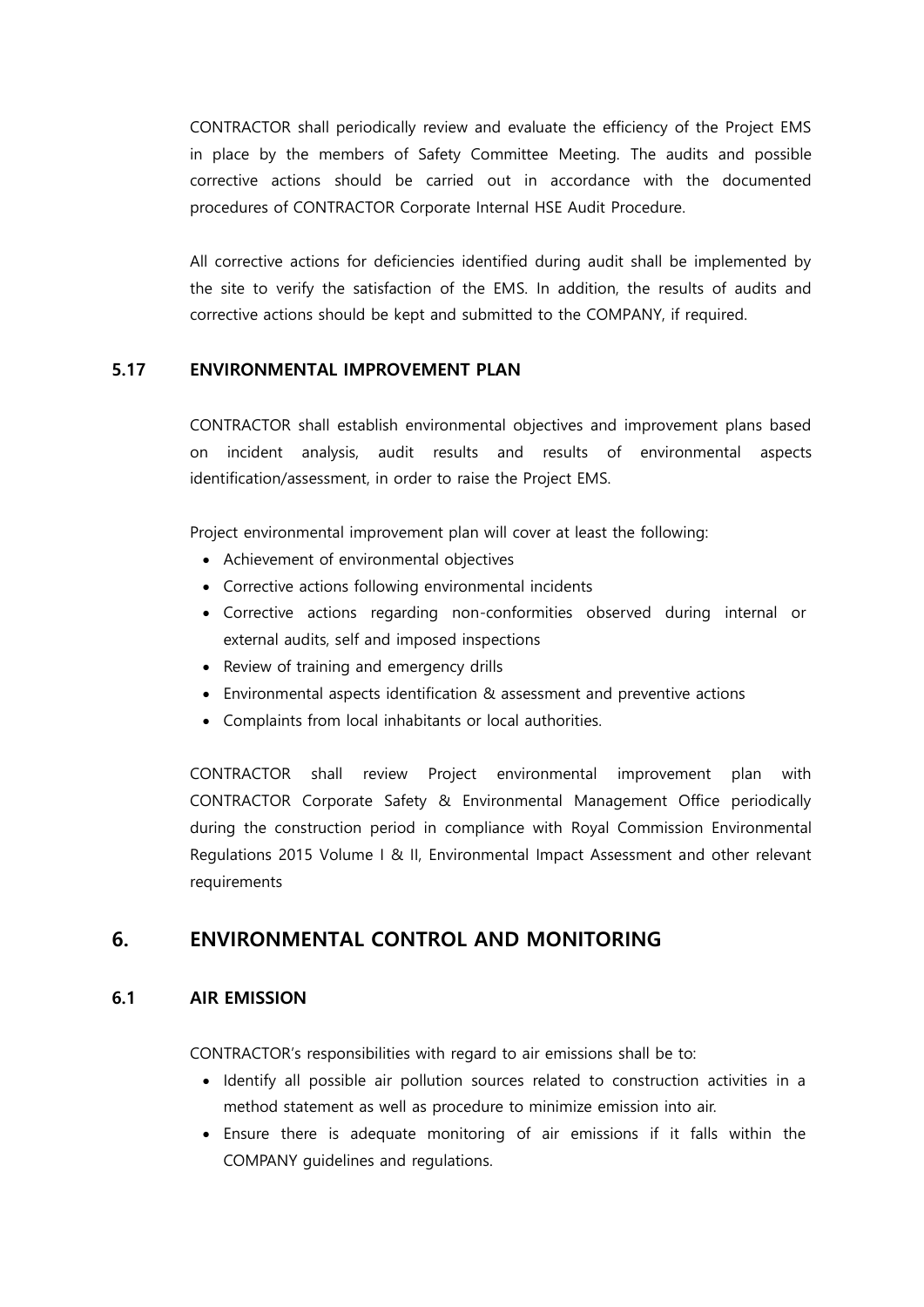- Ensure all CONTRACTOR's equipment is regularly serviced and maintained. Report any signs of engine not running efficiently like black smoke, poor fuel economy and performance to the appropriate manager.
- Ensure hazardous materials are identified during Works and notify COMPANY immediately.

# <span id="page-17-0"></span>6.2 DUST CONTROL

# <span id="page-17-1"></span>6.2.1 OBJECTIVES

- To minimize the dust nuisance impact on surrounding communities of dust generation during construction activities.
- To minimize potential risks of dust generated from vegetation and animals such as livestock.

# <span id="page-17-2"></span>6.2.2 DUST CONTROL PLAN

A dust control plan shall be compiled and implemented for the construction phase and the following key issues included:

- Avoidance of unnecessary removal of vegetation.
- Routine spraying of unpaved site roads and access roads with water.



# [Water spraying truck]

- Where feasible, sufficient number of workers will be deployed to cleanup all public road where soil is deposited by any vehicles leaving the site.
- Limiting vehicle-entrained dust from unpaved roads through traffic control measures. e.g. limiting vehicle speeds and restricting traffic volumes
- Covering of materials with potential to results in dust and air contamination during transportation.
- Abstain from undertaking cement stabilization during windy periods.
- Use motorized sweeper or vacuum vehicle on surfaced roads to reduce the presence of sand and debris.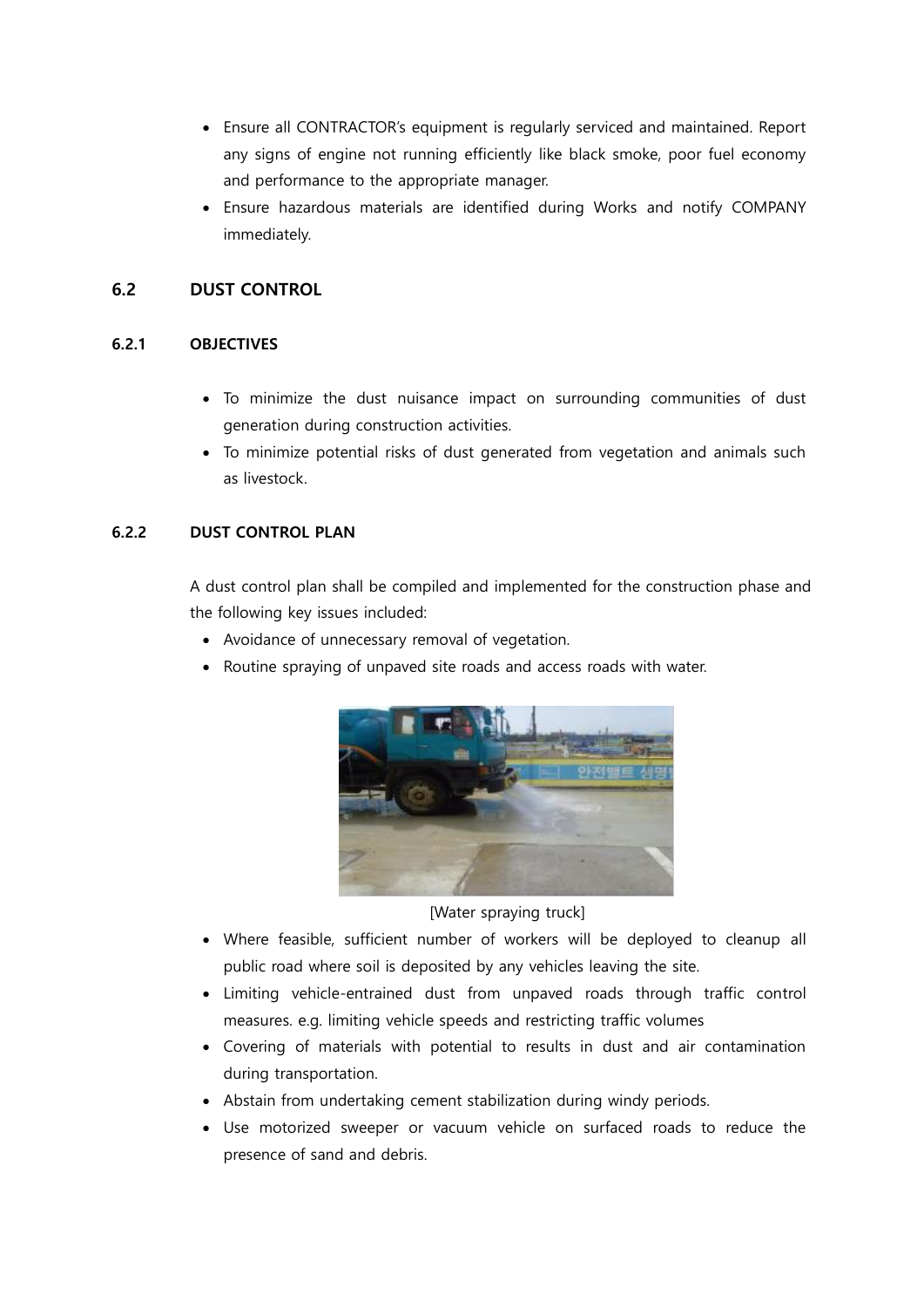Where possible, cover construction areas that generate dust with temporary shade-cloth or plastic sheeting to minimize dust generation.



[Sample of Covering]

# <span id="page-18-0"></span>6.2.3 SPECIFIC CONTROL ACTION

### 6.2.3.1 DRILLING AND BLASTING

- Where breaking of rock/concrete is required, watering shall be implemented to control dust, water sprays shall be used during the handling of excavated material at the site and at active cuts excavation and fill sites where dust is likely to be generated.
- Where drilling of rock is required, dust controls, including watering prior to drilling to wet down the rock face, shall be implemented to control fugitive dust.
- Blasting operations shall be well arranged and take appropriate precautions to minimize dust generation, such as the use of blast nets, canvas covers, rubber mats and the area within 30m from the blasting area shall be wetted with water prior to blasting.

#### 6.2.3.2 MATERIAL HANDLING

- The heights from which excavated materials are dropped shall be controlled to a minimum practical height to limit the fugitive dust generation from unloading.
- All stockpiles of aggregate shall be enclosed or covered entirely by impervious sheeting or sprayed with water or dust suppression chemical so as to maintain the entire surface wet.

#### 6.2.3.3 SEWAGE DISPOSAL/HOLDING TANKS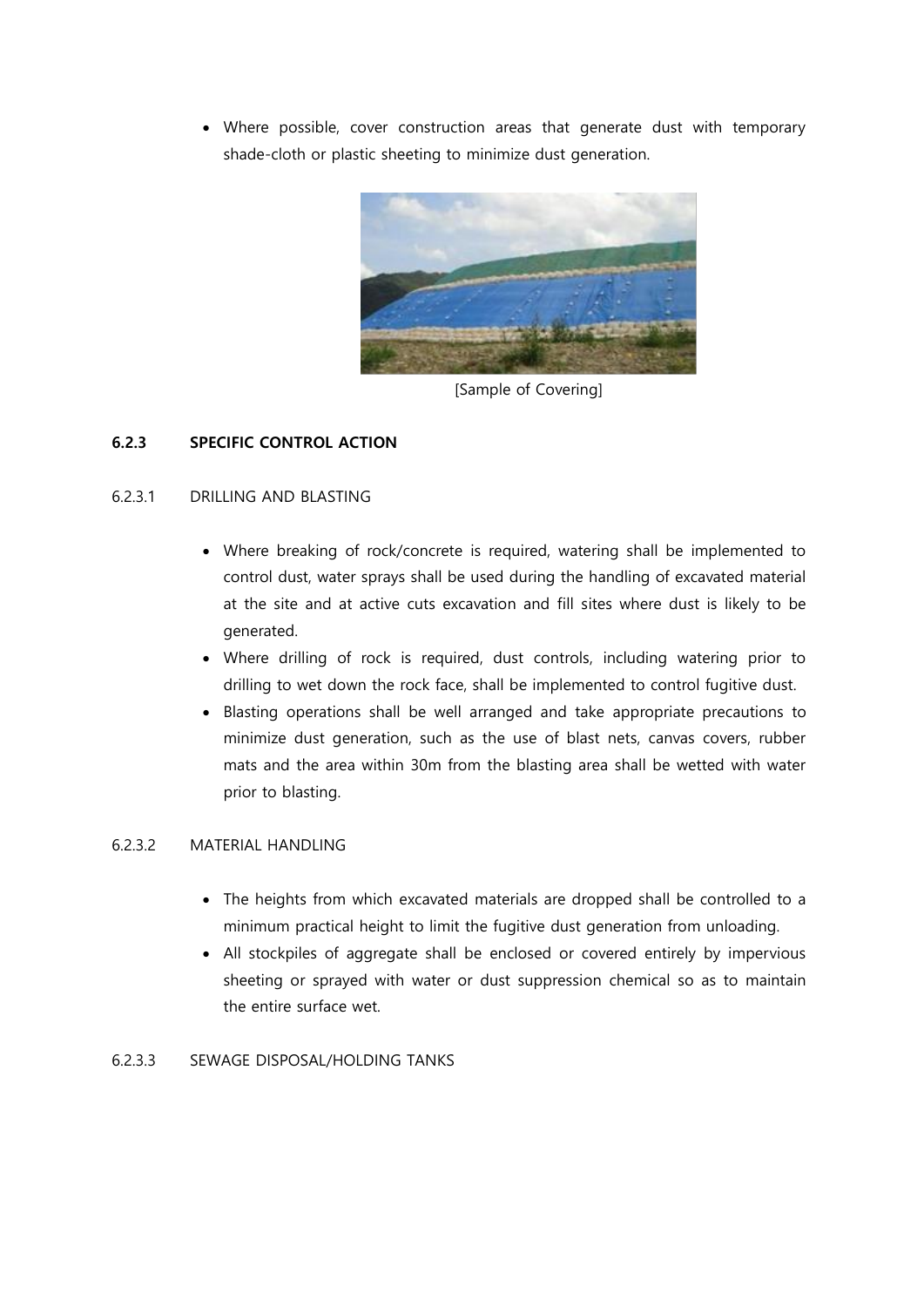- Sewerage treatment system will be designed and installed to carry all wash and wastewater, sewage, etc. Where a public sewer system is available, all plumbing fixtures and sewers shall be connected to it in accordance with applicable laws and regulations.
- Sewage shall be collected and treated prior to disposal. Effluent shall comply with legal guidelines for emissions into the environment, as appropriate.
- Where a treatment system cannot be provided, appropriate mobile treatment facilities must be considered wherever possible (even in the case of temporary portable cabin) and the sewage shall be collected regularly by a reputable sewage collector for disposal.

#### 6.2.3.4 VEHICLE DUST

- Effective water sprays shall be used on the site to dampen potential dust emission sources such as unpaved areas used by site traffic and active construction area.
- Vehicles transporting materials that have the potential to generate dust shall have proper fitting side and tail boards.
- Materials transported by vehicles shall be covered entirely by clean impervious sheeting, with the cover properly secured and extended over the edges of the side and tail boards to ensure that the materials do not leak from the vehicle.
- Materials shall also be dampened, if necessary, before transportation.
- In order to prevent earth movement from the site due to construction activity and run off onto public road, drains, the site shall be inspected regularly.
- On-site vehicle speeds shall be controlled to reduce dust re-suspension and dispersion by traffic within the sites.
- Wheel washing facilities shall be provided at the exit of the site to prevent dusty material from being carried off-site on vehicles and deposited on public roads.



[Wheel washing machine]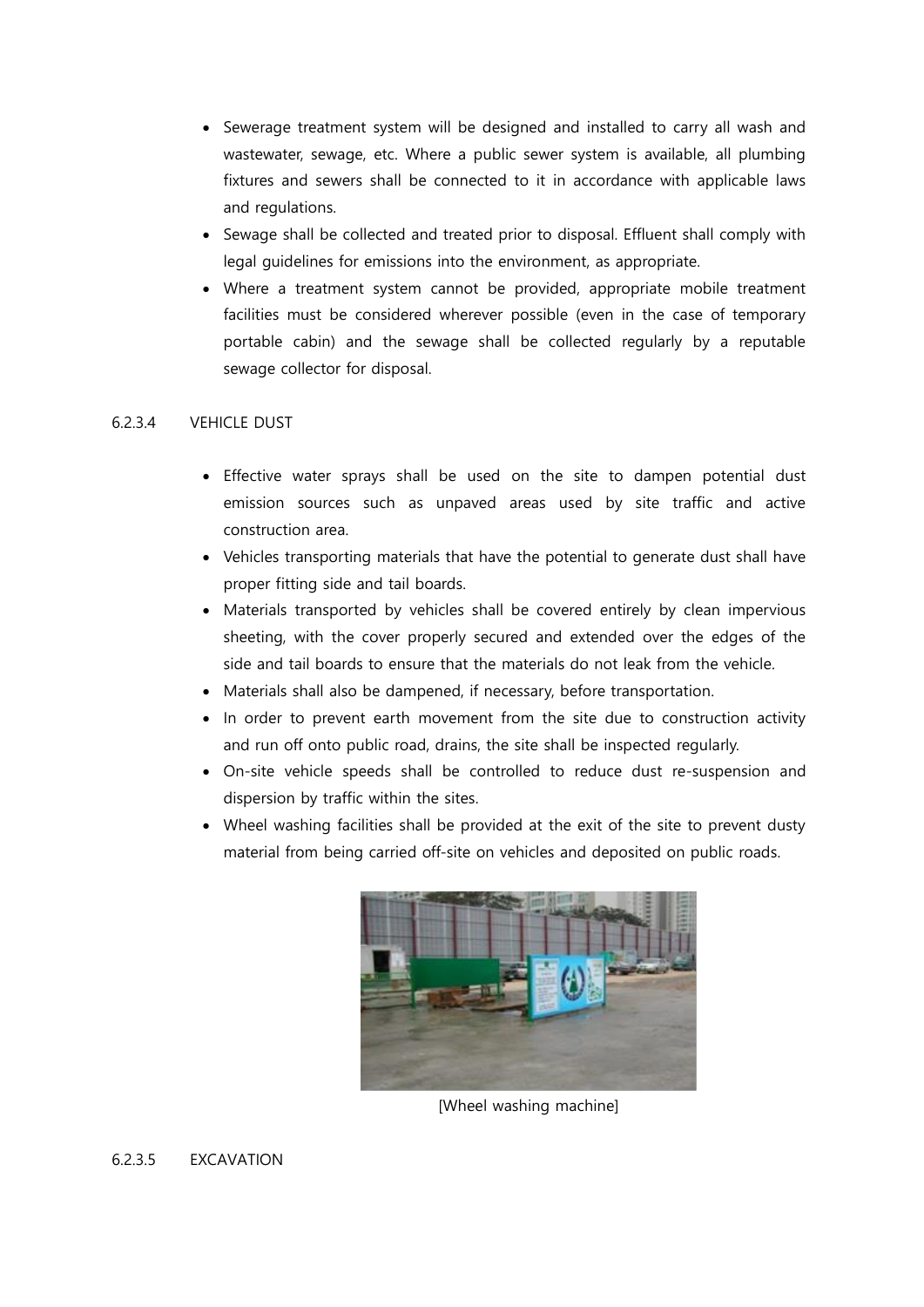- The working area of any excavation or earth moving operation shall be sprayed with water before and after the operation so as to maintain the entire surface wet
- The amount of soil exposed and the dust generation potential shall be kept as low as possible. This can be accomplished by surface compaction, temporary fabric covers, minimizing the extent of exposed soil and the prompt re-vegetation of completed earthworks.

#### 6.2.3.6 SITE CLEARANCE

• The working area for the uprooting of trees, shrubs, or vegetation or for the removal of boulders, poles, pillars or temporary or permanent structures shall be sprayed with water before and after the operation so as to maintain the entire surface wet.

### <span id="page-20-0"></span>6.3 NOISE AND VIBRATION CONTROL

#### <span id="page-20-1"></span>6.3.1 OBJECTIVES

- To adhere to the noise and vibration regulations as implemented within the noise impacted areas.
- As a minimum, ambient noise levels emanating from the noisy equipment must not exceed 85 dB at the site boundary.
- To comply with the occupational noise regulations of the Local Regulatory Authority.

### <span id="page-20-2"></span>6.3.2 NOISE AND VIBRATION CONTROL PLAN

CONTRACTOR shall compile and implement a Noise and Vibration Control Plan, which shall be prepared prior to commencing construction. The noise and vibration control plan shall consolidate the noise and vibration control method statements to be compiled by Sub-Contractors undertaking activities leading to noise impacts. The Noise and Vibration Control Plan shall include the following measures for good practice:

- All equipment shall be kept in good working order.
- Equipment shall be operated within specifications and capacity (e.g. Don't overload machines)
- Equipment shall be operated with appropriate noise abatement accessories such as sound hoods and CONTRACTOR shall ensure that these accessories are correctly maintained.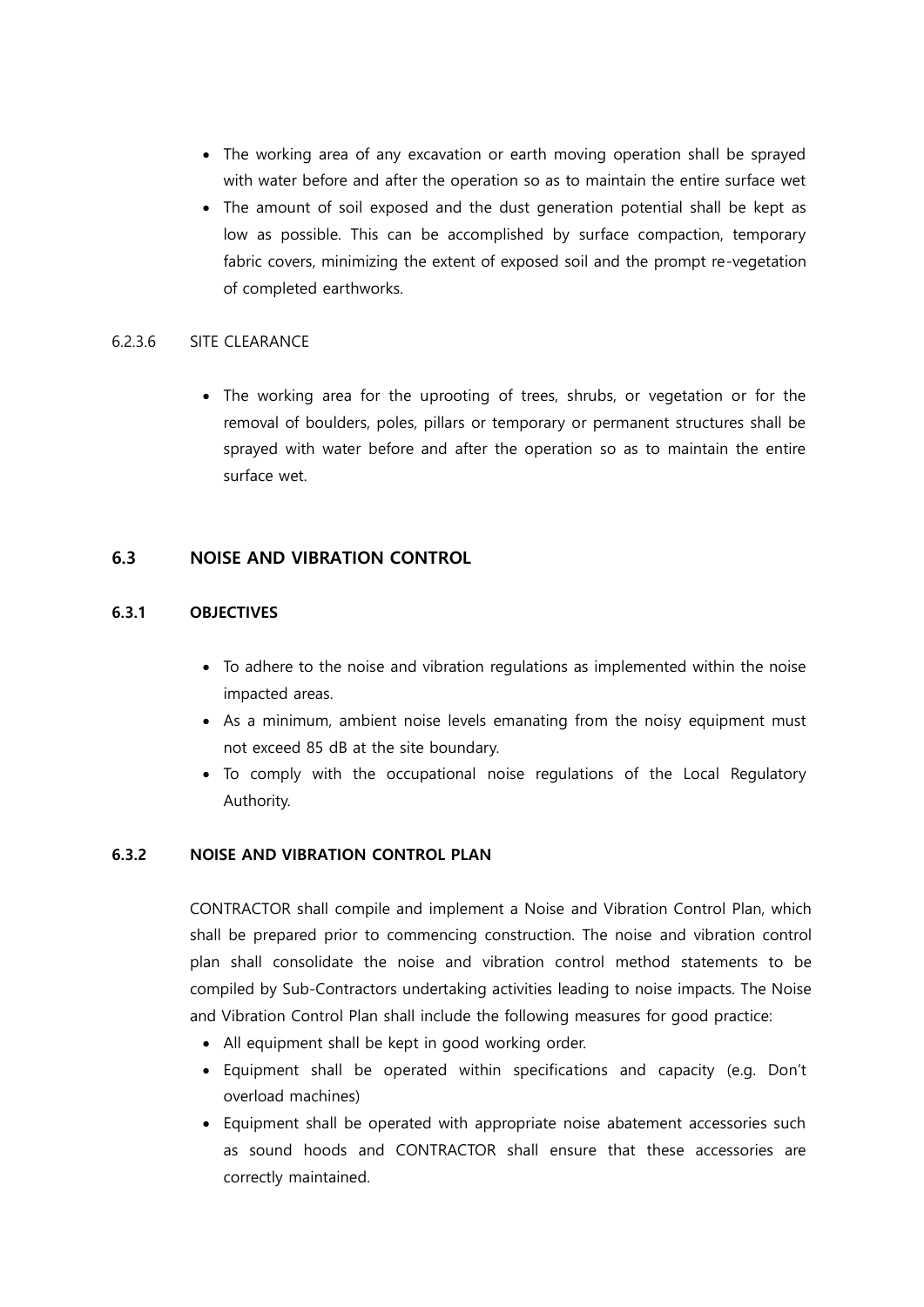- Equipment shall be operated in as diversified a manner as possible (i.e. if possible, spread operation of equipment throughout working periods rather than operating several items simultaneously).
- Equipment shall be turned off when not in use.
- Pumps, generators, compressors and saws shall be positioned in sheltered locations.



[Sample of shelter protection]

- When explosives are used on the construction process, controlled blasting method shall be used to reduce noise, vibration and air over pressure.
- Vibration levels shall be monitored and recorded for blasting operation conducted on the site.
- Noise and vibration emitting construction equipment shall be placed away from sensitive receptors.
- Partly finished buildings shall be used to accommodate pumps, generators, compressors and saws.
- When using pile drivers, jack hammers, and rock drills for blasting activities, select the time when the environment is least sensitive to noise impact preferably during normal working days daytime hours.

CONTRACTOR shall institute a noise monitoring program that must incorporate sound level metering at key locations during the construction activities.



[Sample of Noise Measuring]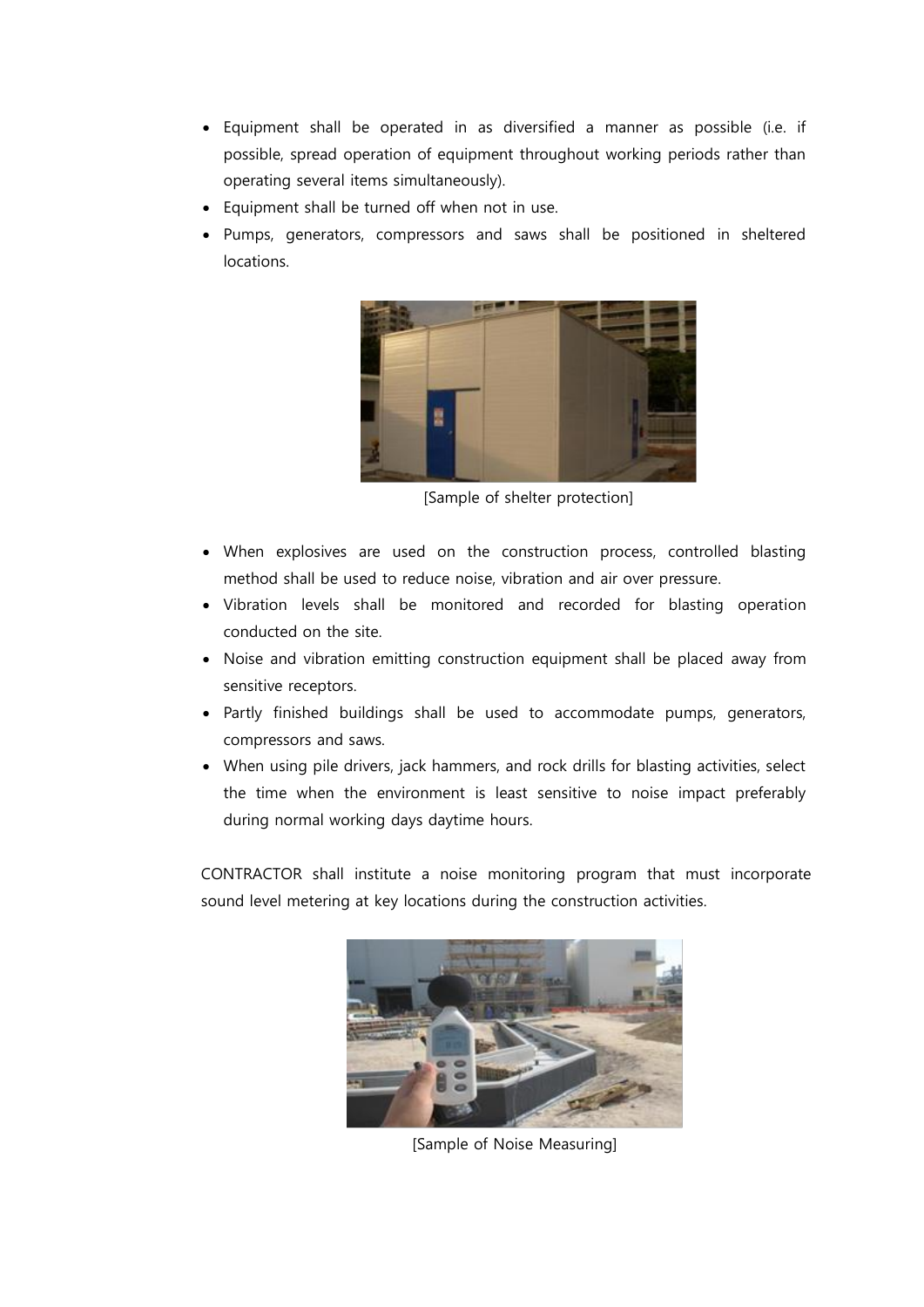#### <span id="page-22-0"></span>6.3.3 SPECIFIC CONTROL ACTION

Noise emissions from construction sites can be minimized through good site practice, selecting quiet plant and quiet working methods and through the use of temporary barriers.

To reduce impact of noise to the residential area from operation of vehicles and equipment for site, the speed of vehicles and other equipment shall be limited and noise from operation of the equipment shall be minimized.

#### 6.3.3.1 NOISE-PRODUCING EQUIPMENT CONTROL

- Only well-maintained plant shall be operated on-site and plant shall be serviced regularly during the construction works
- Machines and plant (such as trucks) that may be in intermittent use shall be shut down between work periods or shall be throttled down to a minimum
- Plant known to emit noise strongly in on direction shall, where possible, be oriented so that the noise is directed away from noise sensitive receivers
- Silencers or mufflers on construction equipment shall be utilized and shall be properly maintained during the construction works
- Mobile plant shall be sited as far away from noise sensitive receivers as possible.

#### 6.3.3.2 TEMPORARY NOISE BARRIERS

- In general, noise barriers located between noisy construction activities and noise sensitive receivers can provide noise reduction from screening.
- Movable noise barriers can be located close to noisy plant or between noisy construction activities and noise sensitive receivers in order to achieve a certain level of noise reduction.
- Material stockpiles and other structures shall be effectively utilized, where practicable, to screen noise from on-site construction activities.



[Sample of Noise Barriers 1] [Sample of Noise Barriers 2]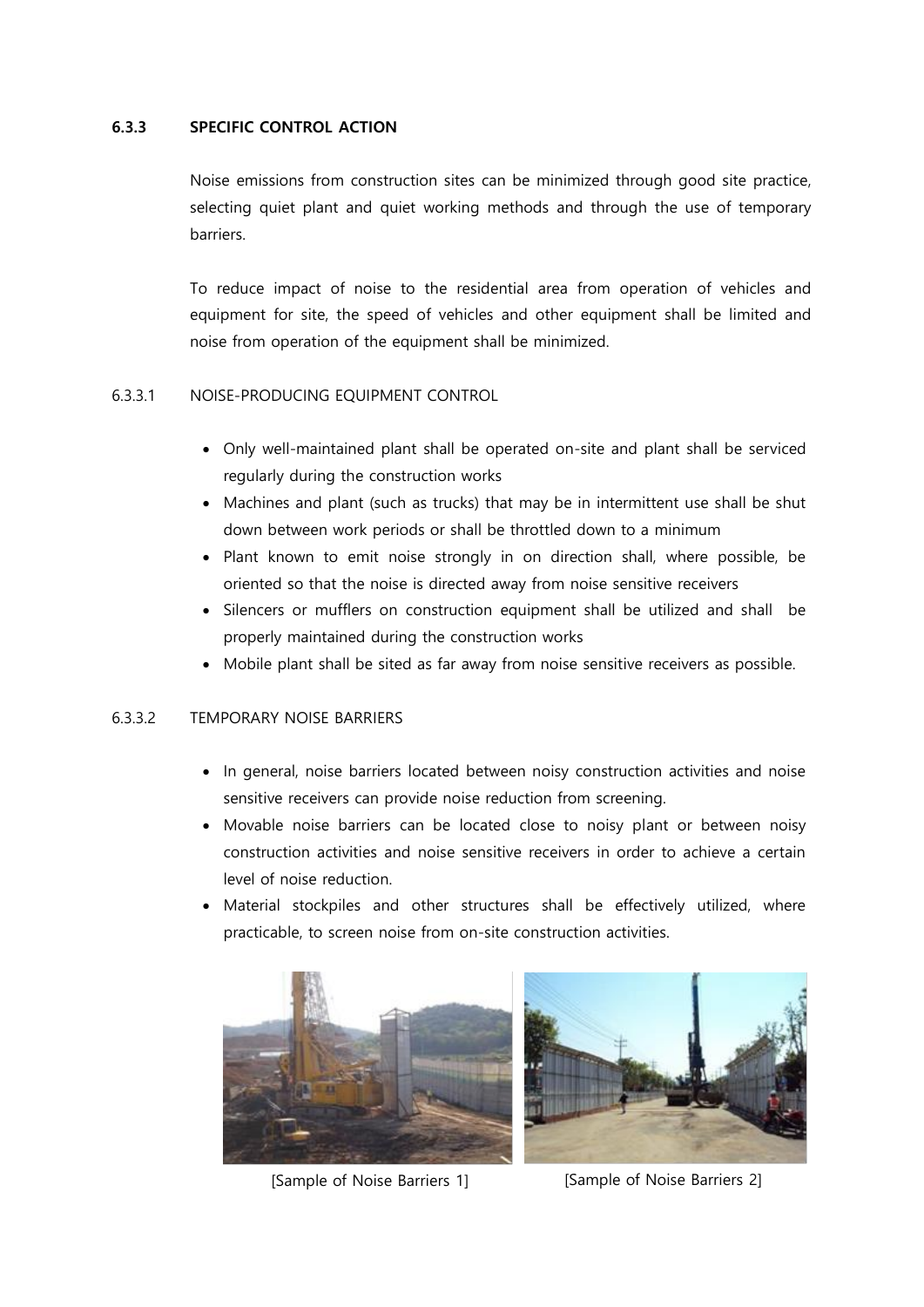

[Sample of Noise Barriers 3] [Sample of Noise Barriers 4]

### 6.3.3.3 SCHEDULING OF CONSTRUCTION ACTIVITY

- Activities may be scheduled to minimize noise generated at certain areas during periods which may be particularly sensitive to noise
- Works using machines or vehicles that generate noise shall be prohibited in the midnight and the dawn.

### 6.3.3.4 OTHERS

- Explosion works produce noise and vibration. The preventive measure shall be taken. Selection of proper explosives grade and limit amount of use shall be assured.
- When blasting, it is a good practice to give local residence advanced warning of blasting periods, and use screen, curtains and/or mats whenever possible.

### <span id="page-23-0"></span>6.4 WASTEWATER CONTROL

#### <span id="page-23-1"></span>6.4.1 OBJECTIVES

- To minimize of water being contaminated.
- To minimize deterioration of ground water and surface water quality.

#### <span id="page-23-2"></span>6.4.2 WASTEWATER CONTROL PLAN

CONTRACTOR shall compile and implement a wastewater control plan, which shall be prepared prior to commencing construction. The control plan shall include the following details:

• The plan shall identify sources of wastewater, the required treatment in line relevant local regulation, state the collection facilities that are to be used to prevent pollution, as well as the method of disposal of the contaminated water.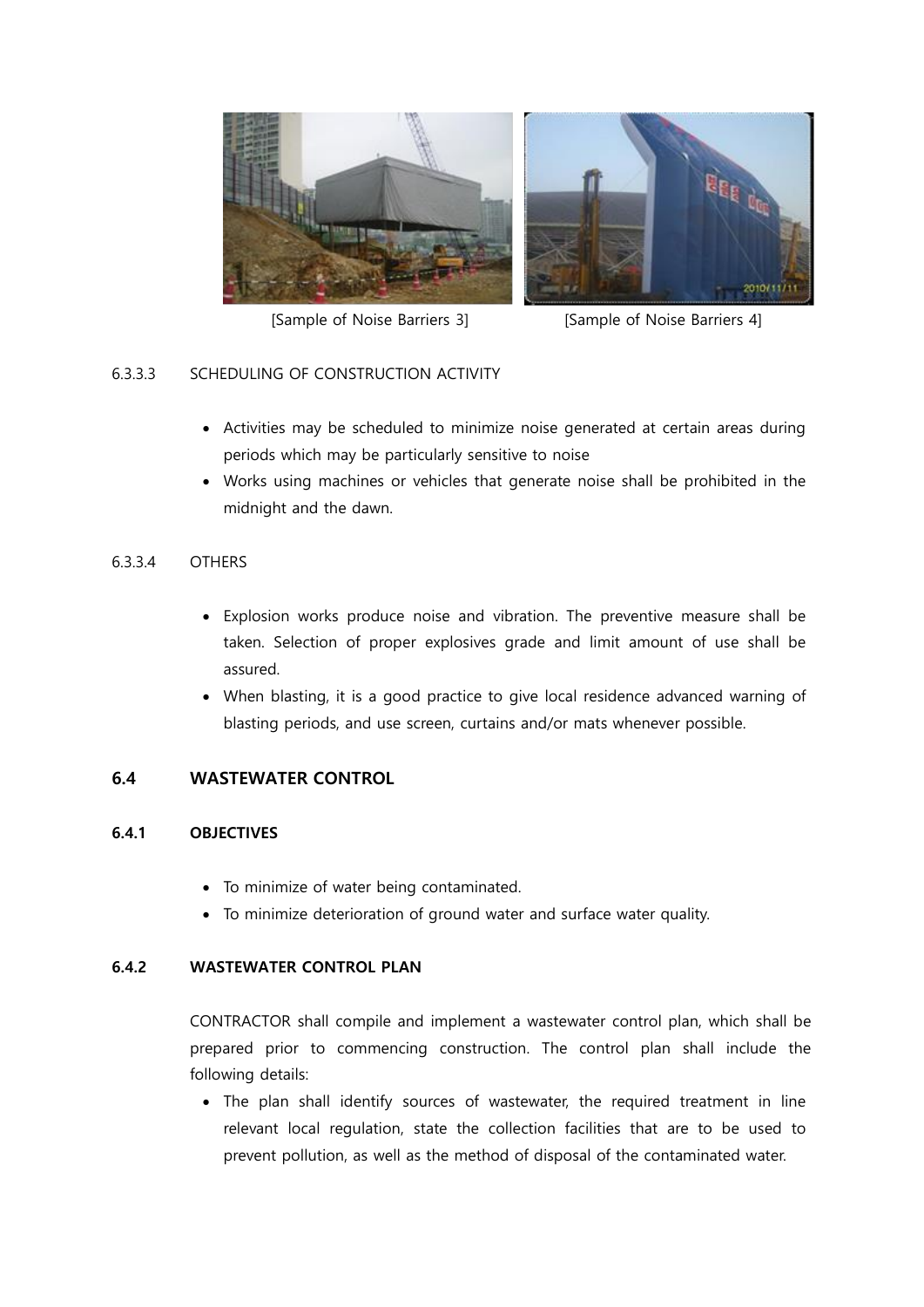- The control plan for wastewater generated from concrete batching plant operation.
- Water from washing large concrete-mixing equipment (mixers and the like) shall not be discharged overland. Such water shall be removed and disposed of in the correct manner. CONTRACTOR will consider recycling this water to minimize discharges.
- All washing operations shall take place at a location where wastewater can be disposed of in the correct manner.
- All washing of equipment or machinery shall be undertaken in designated areas (e.g. workshop or maintenance areas), and these areas must be equipped with a suitable impermeable floor and sump/oil trap. The use of detergents for washing shall be restricted to low phosphate and nitrate containing.
- Workshops, fuelling depots and washing areas shall be bunded.
- Oil collected in grease traps shall be collected by the appointed waste disposal contractor.
- Any wastewater or spilled fuel collected within bunded area around the fuelling area shall be disposed of as hazardous waste.

Heavy rainwater control plan is to be designed and implemented for the construction phase of the Project. This shall be prepared by the CONTRACTOR prior to commencing construction. The control plan shall include the following details:

- Actions to address the reduction of surface water run-off and resultant erosion.
- Natural run-off shall be diverted away from any camps (i.e. office area used by CONTRACTOR and Sub-Contractors on site) towards the storm water drains where these are available.
- Special care must be taken in areas susceptible to erosion, e.g. steep slopes. CONTRACTOR shall ensure that sand, silt and silt-laden water do not enter the heavy rainwater drain system, or any surface watercourse. CONTRACTOR shall appropriate measures to limit erosion and prevent silt and sand entering drainage or watercourse due to construction activities. For example, erosion and sedimentation control measures shall include:
	- $\triangleright$  Removal of vegetation during the construction period will be minimized to reduce surface runoff and erosion.
	- $\triangleright$  Temporary fences shall be erected and maintained to ensure that activities are conducted within the demarcated area, and thus limit impact on the environment.
	- > Environmentally sensitive areas shall be clearly marked. No persons, machinery, equipment or materials shall enter these areas.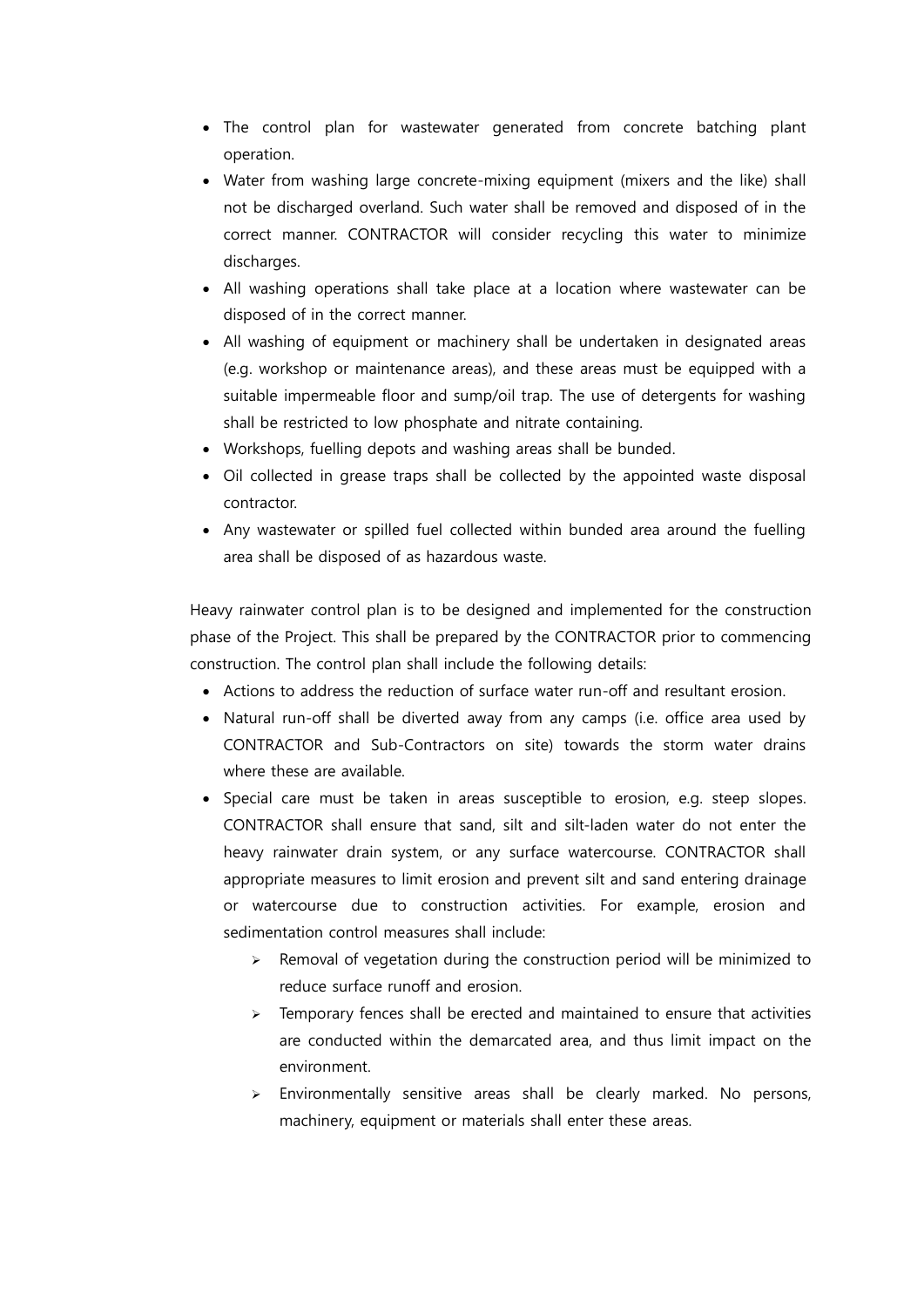- $\triangleright$  All hazardous material storage areas shall be designed to reduce risk of spillages. All materials shall be covered during transport to prevent them from spilling.
- $\geq$  Contaminated rainwater and other run-off from construction site shall be contained. Construction of dirt trap, interceptor pond and the attenuation dam shall be commenced as early as possible in the construction phase.
- $\geq$  In the event of a spill which may contaminate rainwater, the spill control procedures shall be implemented immediately.

### <span id="page-25-0"></span>6.4.3 SPECIFIC CONTROL ACTION

#### 6.4.3.1 START OF SITE ESTABLISHMENT

 Perimeter cut-off drains to direct off-site water around the site shall be constructed and internal drainage works and erosion and sedimentation control facilities implemented. Channels, earth bund walls or sandbag barriers shall be provided on site to direct storm water to silt removal facilities.

#### 6.4.3.2 NO SILT/POLLUTION OF SURROUNDING SEA/SEABED AREAS

- If any of the coloration, silt, pollution, deposition of fill or dredged material, formation of high spots etc. occur at any of the surrounding sea waters due to dredging/reclamation works, immediately take appropriate actions to remedy the causes of the discharge and to dredge and remove such silt, high spots, etc.
- Adequate silt barriers shall be installed and maintained throughout the Project period in order to prevent dredged/reclamation materials from flowing/drifting away from the dredging, dumping, and reclamation operations.
- On completion of the work, the silt barriers including sinkers/anchor blocks shall completely be removed.



[Silt protection]

#### 6.4.3.3 DEBRIS IN WATERCOURSES AND SEAWATER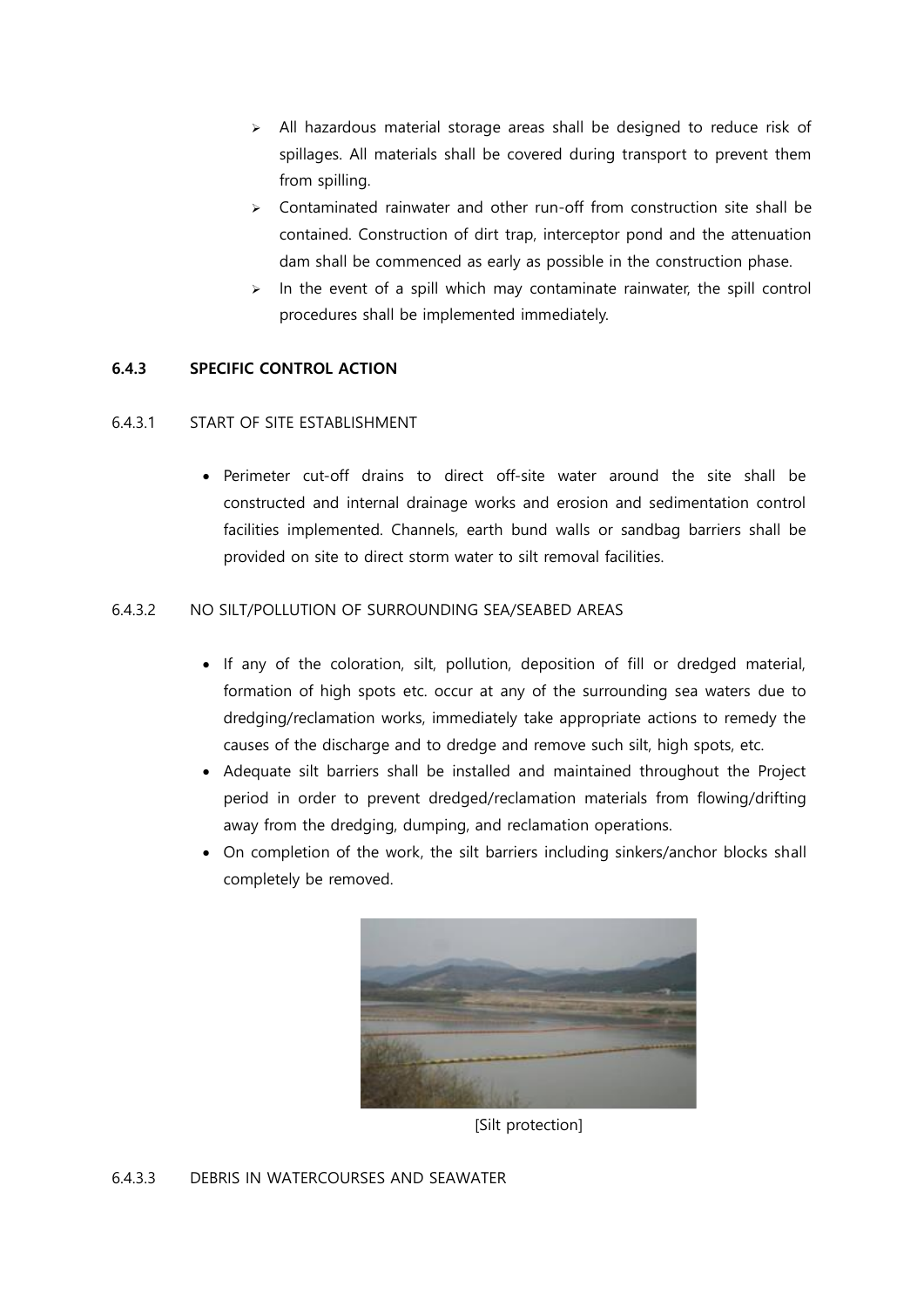Any oil, solid, noxious or floating materials shall not be discharged into watercourses. And all water discharged shall be reasonably free of impurities.

#### 6.4.3.4 SOIL EROSION AND SEDIMENTATION CONTROL

Erosion and Sedimentation Control shall be in compliance with the LEED BD+C v4 requirements in line with erosion and sedimentation requirements of the 2017 U.S. Environmental Protection Agency (EPA), Construction General Permit (CGP) and local regulation such that:

- Sediment basins and traps, perimeter dikes, sediment barriers and other measures intended to trap sediment shall be constructed as a first step in any landdisturbing activity and shall be made functional before upslope land disturbance takes place
- Construction works shall be programmed to minimize surface excavation works during the rainy season. All exposed earth areas shall be completed and vegetated as soon as possible after earthworks have been completed.
- If excavation of soil cannot be avoided during the rainy season, or at any time of year when rainstorms are likely, exposed slope surface shall be covered.
- The overall slope of the site shall be kept to a minimum to reduce the erosive potential of surface water flows, and all trafficked areas and access roads protected by coarse stone ballast.
- Sediment tanks of sufficient capacity are recommended as a general mitigation measure which can be used for settling wastewater prior to disposal.
- All drainage facilities and erosion and sediment control structures shall be regularly inspected and maintained to ensure proper and efficient operation at all times and particularly following rainstorms. Deposited silt and grit shall be removed regularly and disposed of by spreading evenly over stable, vegetated areas.
- Measures shall be taken to minimize the ingress of site drainage into excavation. If the excavation of trenches in wet periods is necessary, they shall be dug and backfill in short sections wherever practicable. Water pumped out from trenches or foundation excavation shall be discharged into storm drains via silt removal facilities.
- Open stockpiles of construction materials (e.g. aggregates sand and fill material) shall be covered during rainstorm. Measures shall be taken to prevent the washing away of construction materials, soil, silt or debris into any drainage system.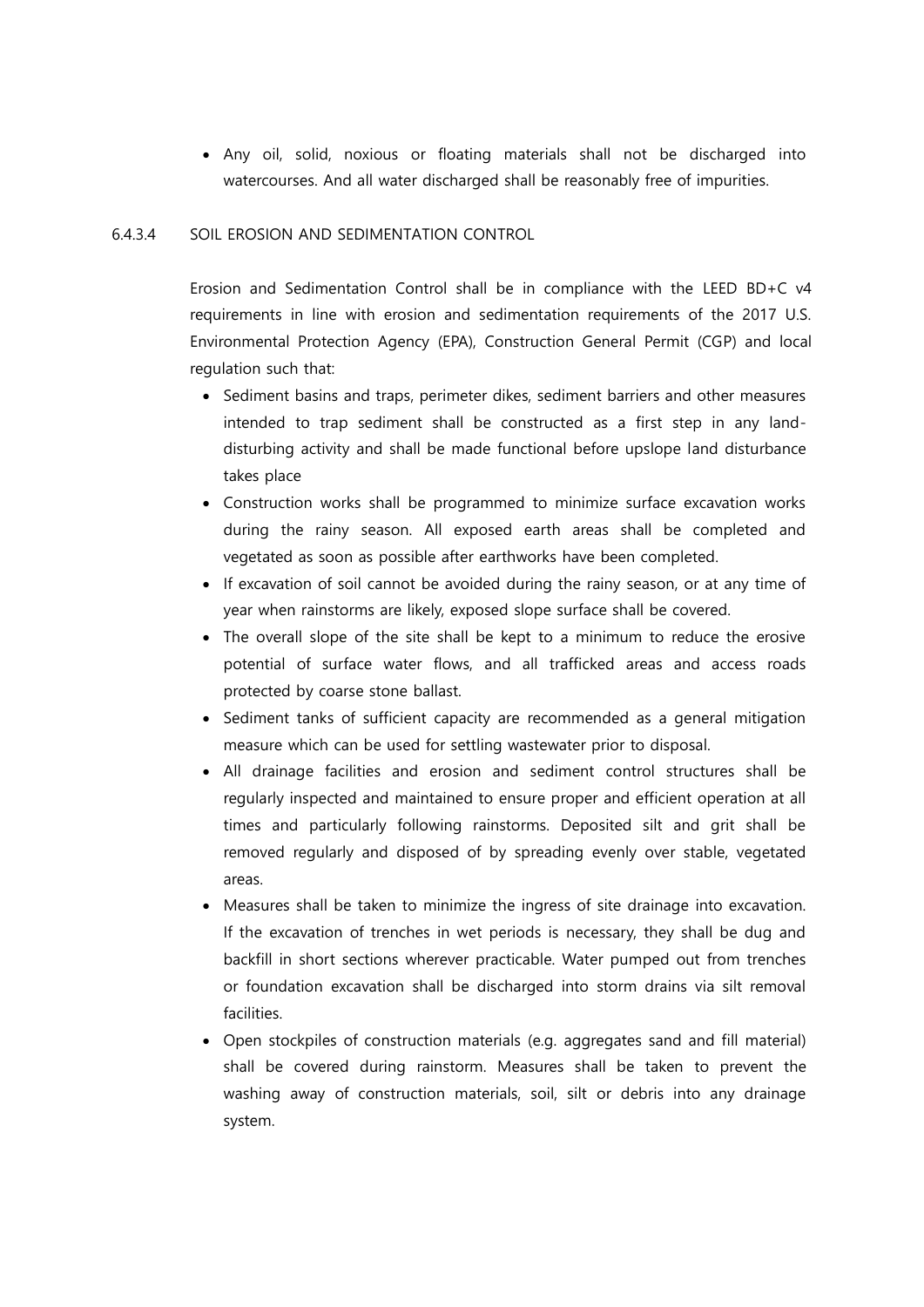- All storm sewer inlets that are made operable during construction shall be protected so that sediment- laden water cannot enter the conveyance system without first being filtered or otherwise treated to remove sediment
- Manholes shall be always be adequately covered and temporarily sealed so as to prevent silt, construction materials or debris being washed into the drainage system and storm runoff being directed into foul sewers.
- Particular attention shall be paid to the control of silty surface runoff during storm events, especially for areas located near steep slopes.
- All vehicles and plant shall be cleaned before leaving a construction site to ensure no earth, mud, debris and the like is deposited by them on roads. An adequately designed and sited wheel washing bay shall be provided at every site exits and wash-water shall have sand silt settled out and removed at least on a weekly basis to ensure the continued efficiency of the process.

# 6.4.3.5 FUEL TANKS

- All fuel stored on site shall be kept in drums or in bulk tanks which in either case shall be located at a designated place away from any source of ignition or open drain which does not lead to an interceptor, and shall be properly labeled. A "No Smoking" sign shall be displayed at the storage location and a charged fire extinguisher of the correct type kept on standby.
- All fuel storage tanks/drums shall be in adequate size to contain the given quantity of fuel. Tanks/drums shall be maintained in enclosed condition all time with appropriate lid to limit evaporation and emissions.
- Proper earthing / bonding shall be ensured during fueling or re-fueling process in order to avoid fire and explosions.
- All fuels tanks shall be fitted with a gauge (fuel level indicator tube) to monitor the level of fuel in the tank.
- Any spillage of fuel shall straight away be absorbed using sand or other absorbent materials, which shall be disposed of as contaminated waste.
- All fuel tanks and storage areas shall be sited on sealed areas, within bunds of a capacity equal to 110% of the storage capacity of the largest tank to prevent spilled fuel oils from reaching water systems.

### <span id="page-27-0"></span>6.5 WASTE CONTROL

# <span id="page-27-1"></span>6.5.1 OBJECTIVES

- To maximize the internal and external recycling of materials.
- To minimize the volume of solid waste requiring disposal by landfill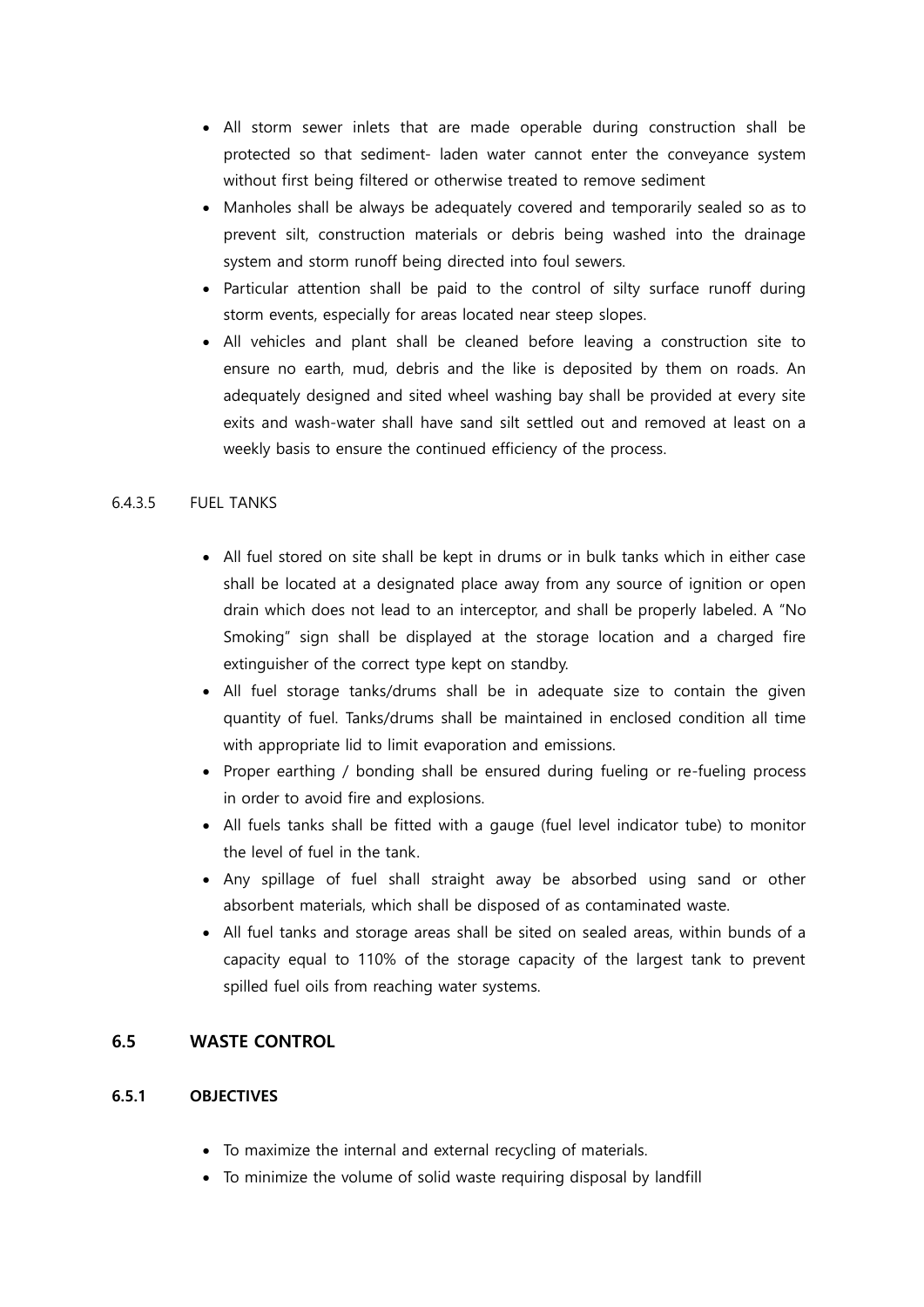#### <span id="page-28-0"></span>6.5.2 WASTE CONTROL PLAN

Waste Control Plan shall be designed and implemented for the construction activities. This plan shall:

- Record quantities and composition of waste streams, sources of waste streams, length of storage on site, and final destinations. This would constitute the basis for a continuous improvement programme in waste minimization.
- Incorporate the following waste control hierarchy to mitigate environmental impacts:
	- $\triangleright$  Minimize the generation of waste
	- $\triangleright$  Re-use the waste during construction
	- $\triangleright$  Re-use or recycle waste streams to other users at other locations
	- $\triangleright$  Dispose unusable waste streams at permitted waste disposal facilities.
- The system for collecting, sorting, disposal and recycling of waste shall be clearly described in the waste control plan. This shall include:
	- $\triangleright$  A separate waste disposal area shall be designated on the construction site, which contains clearly demarcated skips and bins to allow different types of waste to be segregated at source: domestic, metal scrap, used oil, paper, hazardous etc. In addition, separation along the lines of potential re-use and recycling opportunities shall be undertaken.
	- $\triangleright$  CONTRACTOR shall provide sufficient bins with lids to store the solid waste produced on a daily basis. Bins shall not be allowed to become overfull and shall be emptied as a minimum on a weekly basis. The waste may be temporarily stored on site in a central waste area that is weatherproof and scavenge-proof.
	- $\triangleright$  No on-site burning, burying or dumping of any waste materials, vegetation, litter or refuse shall occur.
- Moved earth and the associated rubbles are unlikely to be contaminated and require disposal. This could therefore potentially be re-used on site to construct landscape features and thereby minimize the amount of waste requiring disposal by landfill.
- The amount of waste sent to landfill can be further reduced by investigating opportunities for recycling or re-use of waste. The investigation shall include potential treatment options which would increase the recycle-ability and reusability of these waste streams.
- The waste sorting and temporary storage area shall be permanently controlled by a dedicated waste control officer to ensure compliance with the waste sorting and disposal requirement.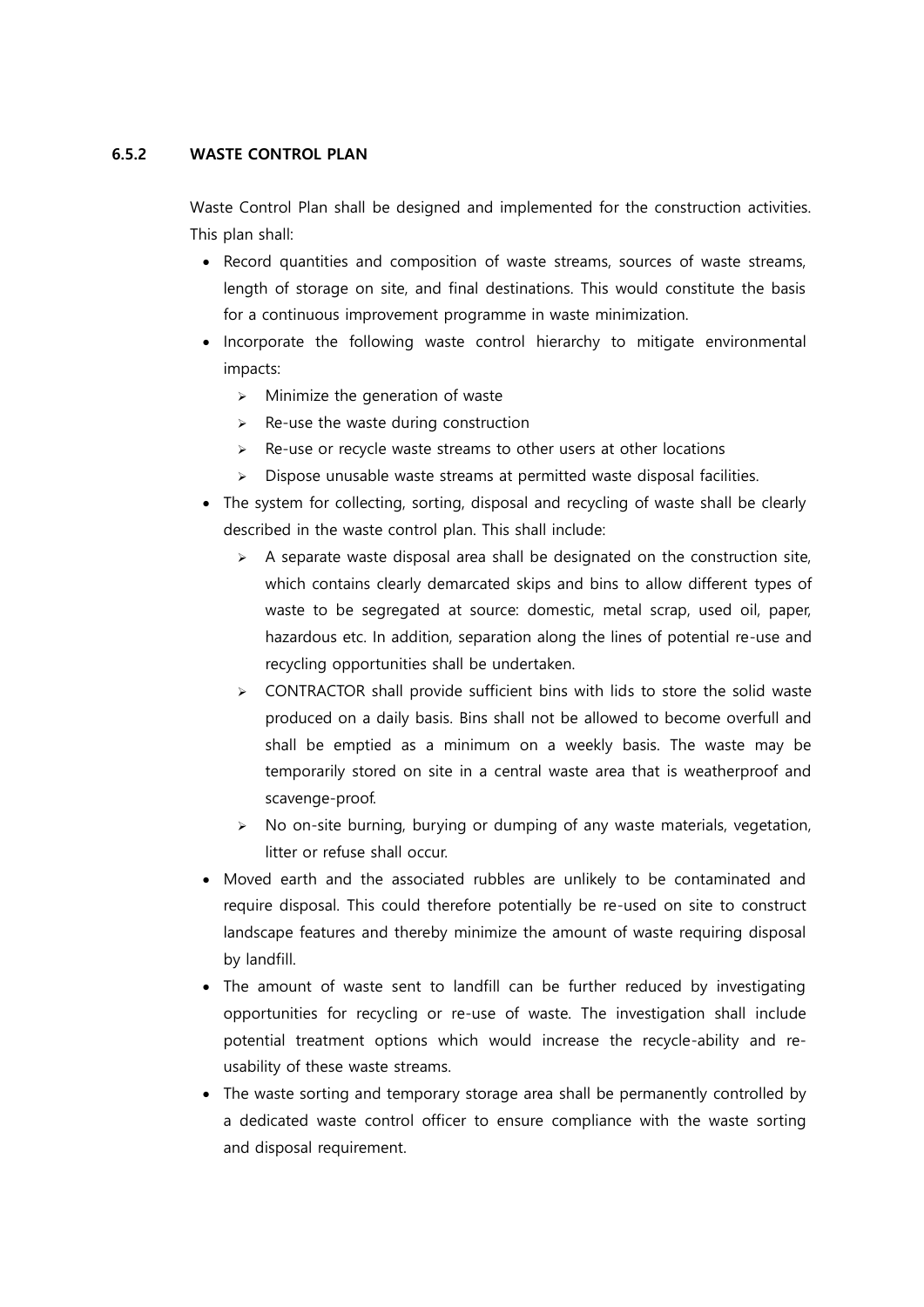

[Waste sorting and segregation]

- CONTRACTOR shall ensure that the waste control Sub-Contractors are suitably qualified and equipped to manage the waste generated during construction.
- CONTRACTOR shall ensure that disposal facilities (whether landfill, or processing plants) have the necessary permits required in order to process the waste or byproduct received from the construction site.
- All wastes shall be disposed of off-site at an approved landfill site.
- CONTRACTOR and its Sub-Contractors will take all necessary measures to prevent any discharge of any substances, which may result in pollution or be deleterious to life or the surrounding environment.
- Aqueous waste will be connected to sewerage treatment plants via closed drains.
- Domestic solid waste from the camps and accommodation will be stored in predetermined collection points prior to their removal and disposal by the appointed contractor.
- Timber and other scrap material with a commercial value shall be separated and stored in segregated areas prior to removal.
- Oil and other lubricants shall be collected in drums and disposed of in accordance with CONTRACTOR instructions.
- Batteries shall be drained and flushed before disposal and the residual acid diluted and neutralized shall be discharged into the sewerage plant.
- Sharps containers will be provided for medical facilities (for syringes, suturing kits and needles) and also clearly identified bagging for infectious or contaminated items.
- Adequate drainage and sewerage facilities designed and installed in accordance with CONTRACTOR specifications.
- Siting and provision of concrete wash areas and disposal area.
- Identification of disposal areas for non-contaminated materials such as spoil.
- Appointment of approved CONTRACTOR for the removal of hazardous and solid waste to existing incineration and landfill areas

#### <span id="page-29-0"></span>6.5.3 SPECIFIC CONTROL ACTION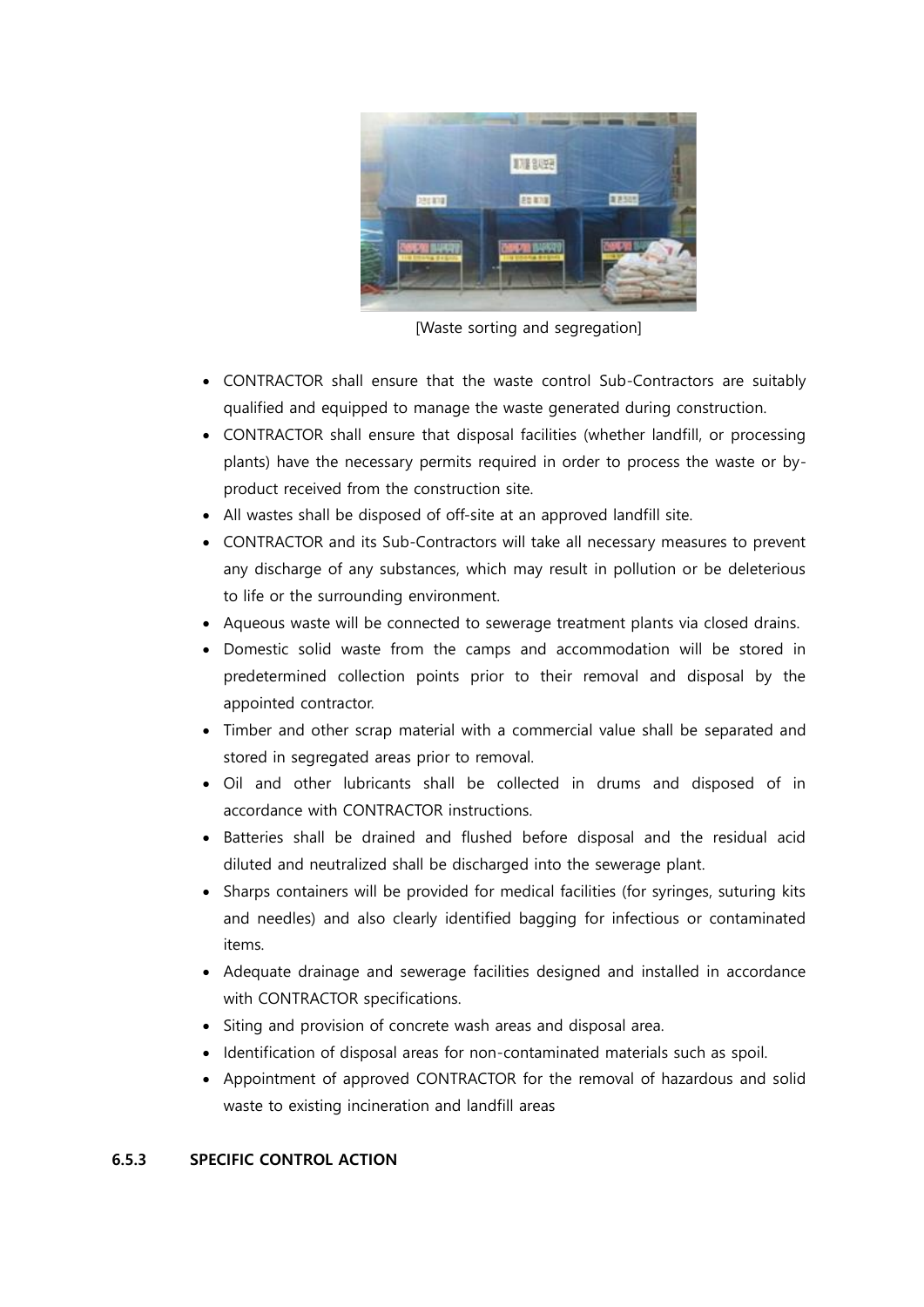#### 6.5.3.1 EXCAVATED INERT MATERIALS

- Excavated materials are not considered likely to cause adverse impacts, since they may be possible to be used as reclamation fill, which is considered a useful reuse of the material. Any uncontaminated inert material may be delivered to public fill site.
- Surplus excavated material, quarry overburden, rock rejected for aggregate, aggregate surplus to the requirements and the like shall not be discarded indiscriminately.
- Different types of surplus excavated materials shall be deposited separately in the spoil dumps designated for the purpose outside the Project site.

### 6.5.3.2 CONSTRUCTION AND DEMOLITION WASTE

- Careful planning and good site management can minimize over ordering and waste of materials such as concrete, mortars and cement groups. If feasible, the noise enclosure shall be designed so that the materials are reusable after it has been dismantled and removed.
- The design of formwork could maximize the use of standard wooden panels so that high re-use levels can be achieved. Alternatives such as steel formwork or plastic facing could be considered to increase the potential for re-use.
- Disposal of construction waste can either be at a specified landfill, or a public dump.

#### 6.5.3.3 WASTE FROM VESSEL (DREDGERS, BARGES, BOATS, ETC.)

- All the construction vessels are equipped with wastewater and solid waste handling facilities.
- There will be no disposal of waste into the aquatic environment.
- Oily wastewater and oil-contaminated material generated from the construction machinery during the construction activities will be collected and transferred back onshore for treatment/disposal.
- Solid construction wastes generated during offshore construction works will be collected and transferred onshore for disposal onshore.
- Sanitary sewage on vessels and ships used in the marine construction works will be collected in marine sanitation devices. This waste will be disposed of in an approved sewage disposal system onshore or discharged to the sea after treatment if meet the discharging standards.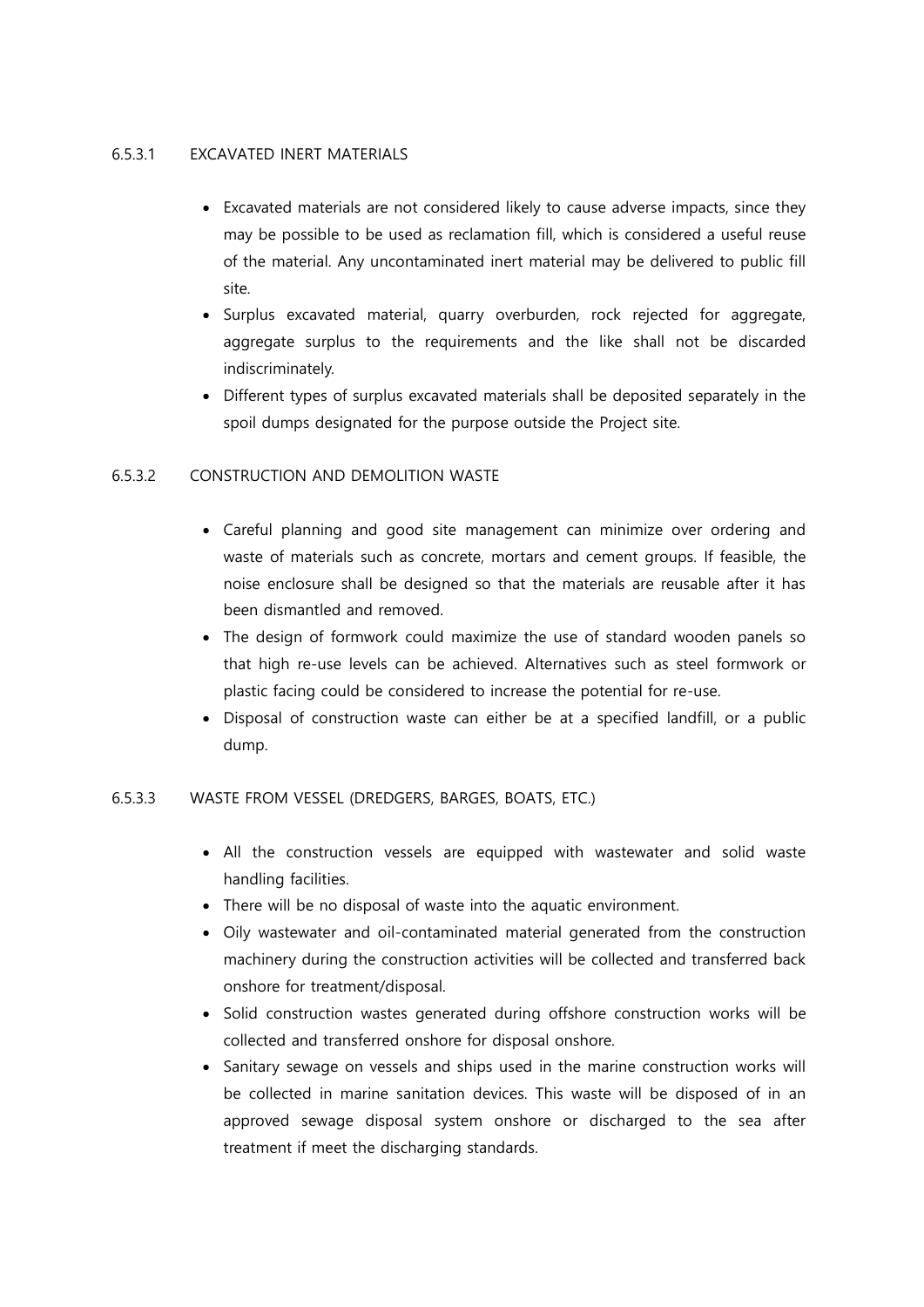#### 6.5.3.4 HAZARDOUS (CHEMICAL) WASTE

- For the process which generates chemical waste, it may be possible to fine alternatives which generate reduced quantities or even no chemical waste, or less dangerous types of chemical waste. The management of hazardous waste causes number of problems in practice. The wide range of materials and chemicals involved such as oil, lubricants, cutting oils, sludge, paints etc. Hazardous waste shall be identified, classified, handled and disposed of safely.
- Types of hazardous waste:
	- $\triangleright$  Fuel, waste oil, paints and contaminated material with oil
	- $\triangleright$  Sludge contaminated with heavy metals
	- $\triangleright$  Corrosives, including acids and alkalis
	- $\triangleright$  Other hazardous substances
- Containers used for the storage of chemical wastes shall:
	- $\geq$  Be suitable for the substance they are holding, resistant to corrosion, maintained in a good condition, and securely closed
	- $\triangleright$  Display a label. Proper labeling is essential.
- The storage area for chemical waste shall;
	- $\geq$  Be clearly labeled and used solely for the storage of chemical waste
	- $\triangleright$  Be enclosed on at least 3 sides
	- $\triangleright$  Have an impermeable floor and bunding, of capacity to accommodate 110% of the volume of the largest container or 20% by volume of the chemical waste stored in that area, whichever is the greatest
	- $\triangleright$  Have adequate ventilation
	- $\triangleright$  Be covered to prevent rainfall entering (water collected within the bund must be tested and disposed as chemical waste if necessary)
	- $\triangleright$  Be arranged such as to separate incompatible materials



[Chemical waste storage]

- Disposal of chemical waste shall:
	- $\triangleright$  Treated by a licensed waste collector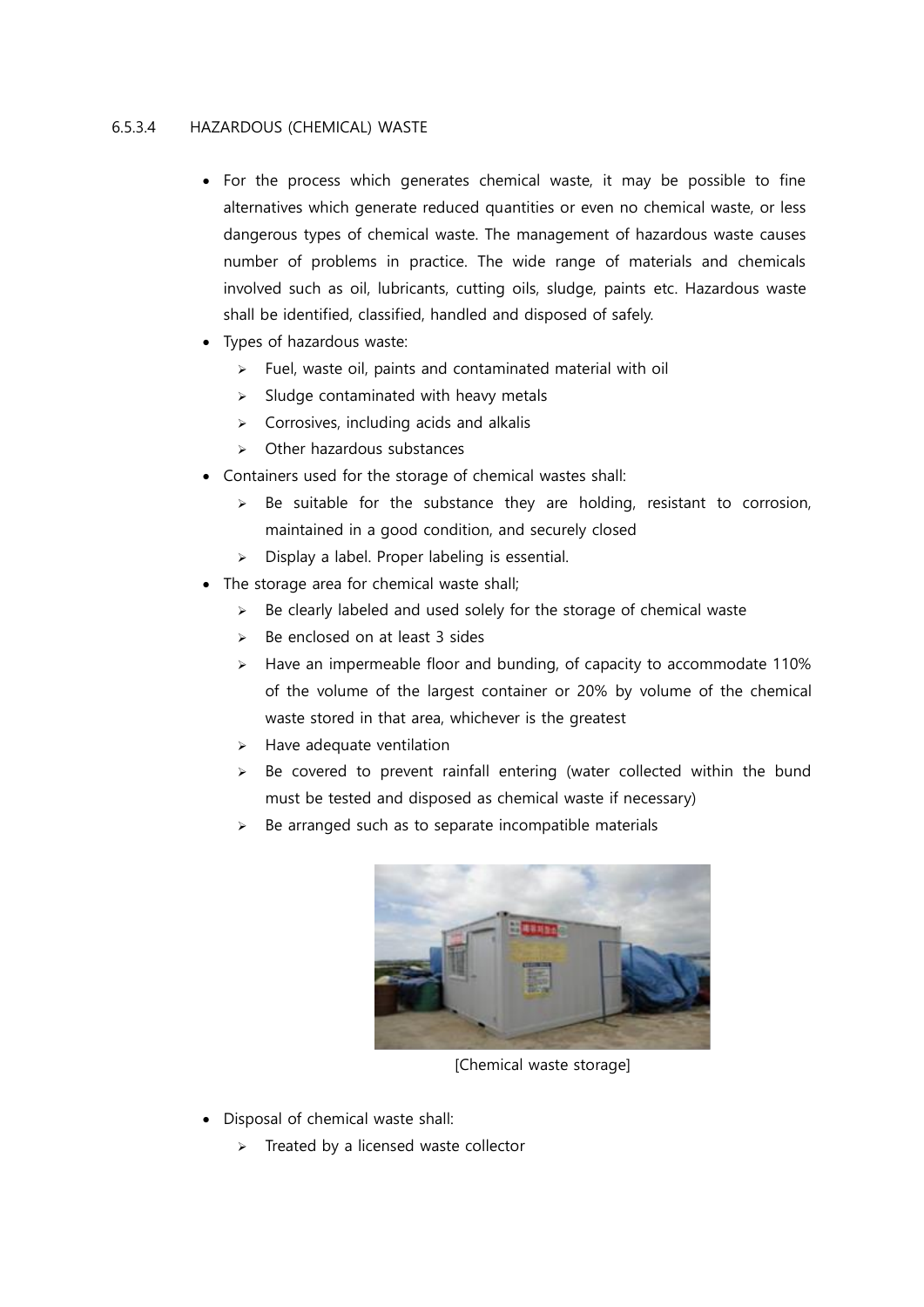- $\triangleright$  Be to a facility licensed to receive chemical waste, such as the chemical waste treatment facility (which offers both a chemical waste collection service and supply the necessary storage containers)
- $\triangleright$  Hazardous and toxic waste shall not be disposed of on the seawater.
- $\geq$  Hazardous waste shall be removed from the site property within 60 days.
- $\triangleright$  Hazardous waste shall not be dumped onto the ground, into storm sewers or seawater, or into sanitary sewer system.

### 6.5.3.5 FOOD (CATERING) WASTE

- Catering wastes is divided into food waste and non-food waste.
- Catering waste shall be collected and separated by personnel in the catering team and then transported by the licensed waste collector.
- Food waste shall be daily removed from the kitchen.
- Food waste shall always be contained in plastic bags for disposal to prevent pest like flies and rats e.g. from breeding.
- Non-food waste (beverage cans, packing materials, etc.) shall be collected in separate containers.

#### 6.5.3.6 GENERAL REFUSE

- General refuse generated on-site shall be stored in enclosed bins or compaction units separate from construction and chemical waste. A reputable waste hauler shall be employed to remove general refuse from the site, separately from construction and chemical wastes, on a daily or every second day basis to minimize odor, pest and litter impacts. The burning of refuse on construction sites is prohibited.
- General refuse is generated largely by food service activities on site, so reusable rather than disposable dishware shall be used if feasible. Aluminum cans are often recovered from the waste stream by individual collectors if they are segregated or easily accessible, so separate labeled bins shall be provided if feasible.

### <span id="page-32-0"></span>6.6 POLLUTANTS SPILLAGE CONTROL

# <span id="page-32-1"></span>6.6.1 OBJECTIVES

 To minimize negative environmental impacts through rapid and effective containment and clean-up actions.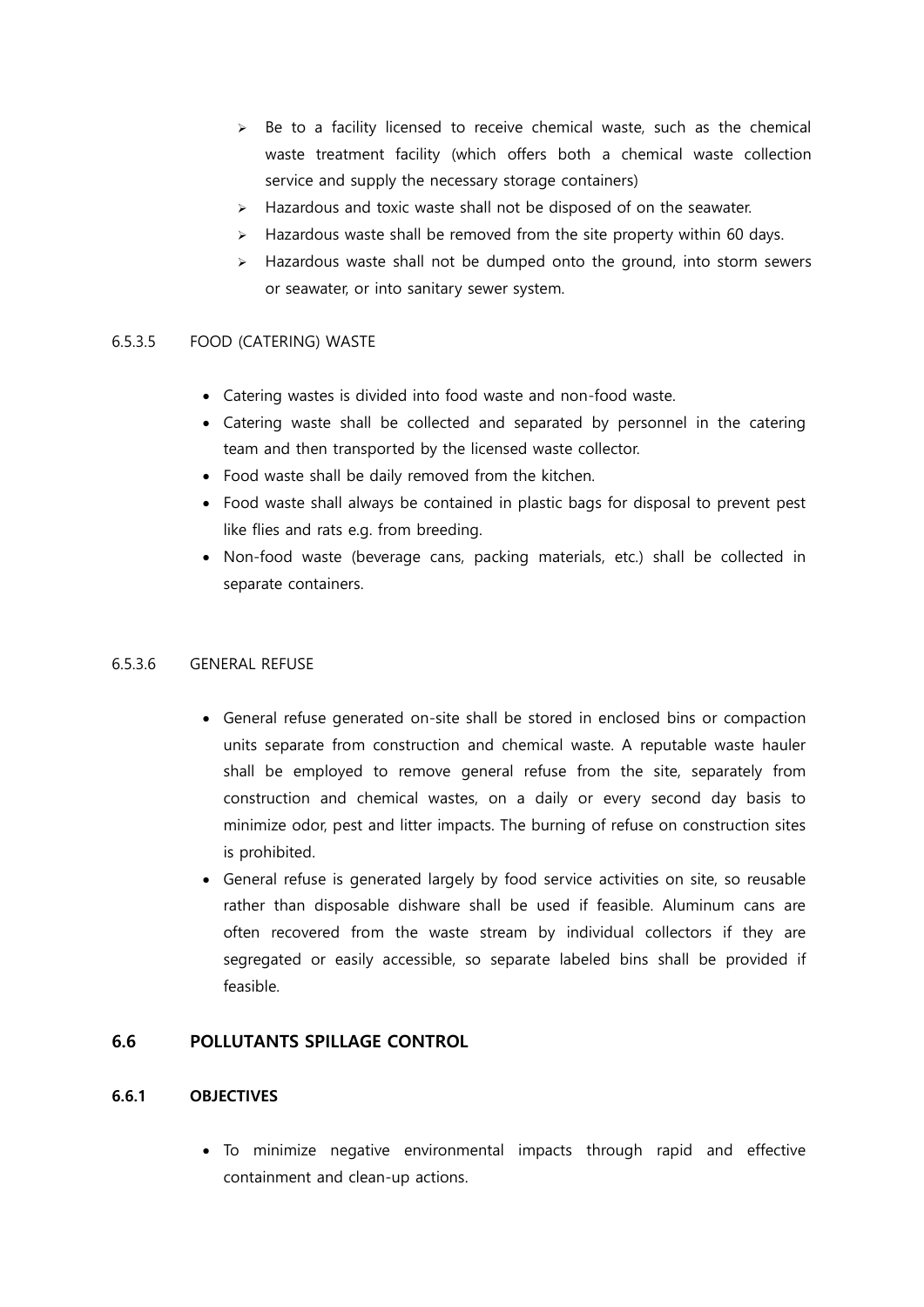#### <span id="page-33-0"></span>6.6.2 POLLUTANTS SPILLAGE CONTROL PLAN

CONTRACTOR shall develop and implement a pollutants spillage control plan prior to the start of construction activities. Procedures detailed in the Material Safety Data Sheet (MSDS) for hazardous materials shall be included in this plan and followed in the event of an emergency situation.

CONTRACTOR shall ensure compliance with the following and where necessary, include details of how this will be achieved in the pollutants spillage plan.

#### 6.6.2.1 CONTAMINANTS OF SPILLAGES

- CONTRACTOR shall ensure there is no contamination of the soil or seawater as a result of spills from any workshop/vessel and other equipment maintenance facilities.
- Any workshop shall have a smooth impermeable (concrete or thick plastic covered with sand) floor. The floor shall be bunded and sloped towards an oil trap or sump to contain any spillages.
- Pumps and other machinery requiring oil, diesel, etc. that is to remain in one position for more than two days shall be placed on drip trays. The drip trays shall be emptied regularly and the contaminated water disposed of off-site at a facility capable of handling such wastewater. Drip trays shall be cleaned before any possible rain events that may result in the drip trays overflowing and before long weekends and holidays.
- All vehicles and equipment shall be kept in good working condition and serviced regularly.
- All equipment that leaks onto the ground shall be repaired immediately or removed.
- When servicing equipment, drip trays shall be used to collect the waste oil and other lubricants. Drip trays shall also be provided in construction areas for stationary plant (such as compressors) and for "parked" plant (such as scrapers, cranes, loaders).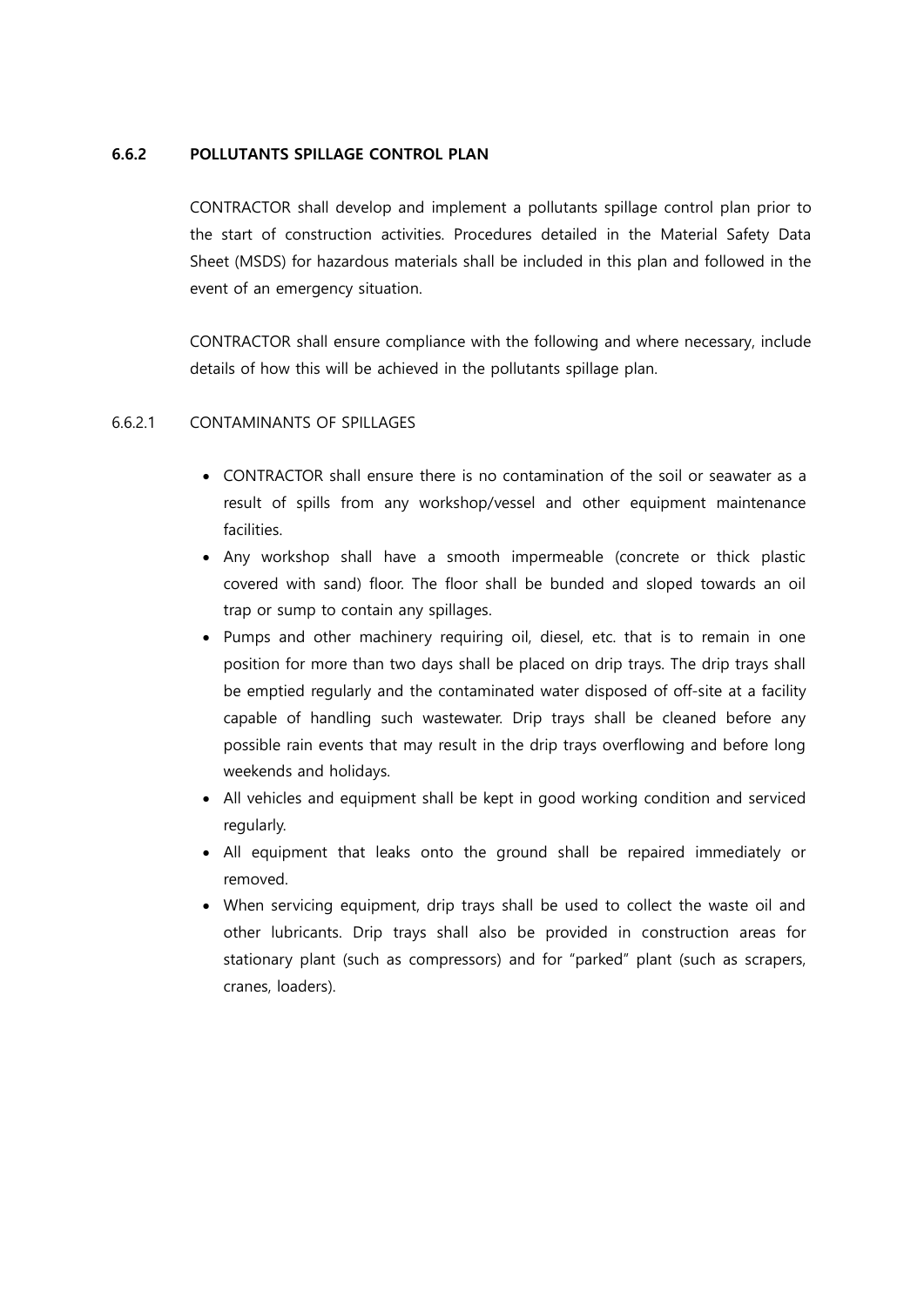

[Sample of drip trays for spill protection]

- If servicing and fuelling of vehicles/vessels and equipment takes place on site, this shall occur at dedicated and properly equipped facilities. All waste generated by these activities shall be managed as per the Waste Control Plan and the Wastewater Control Plan.
- If diesel or oil refueling is to take place on the construction site then the surface under the refueling area shall be protected against pollution to the ground or seawater.
- CONTRACTOR shall not change oil or lubricants anywhere on site except at designated locations, not unless if there is a breakdown or an emergency repair. If emergency repairs are required outside of designated areas, CONTRACTOR shall take proper control measures prior to commencing such activities and shall ensure that appropriate absorbent materials and/or drip trays are available to collect any oil, fluid, etc.

#### 6.6.2.2 SPILLAGE CLEAN-UP

- Emergency clean-up procedures shall be developed and communicated to all personnel such that they are aware of the procedures to be followed for dealing with spills. The procedures shall include identification or responsible personnel and reporting procedures, contact details of emergency services, etc.
- Procedures detailed in the MSDS for hazardous materials shall be followed in the event of an emergency situation.
- CONTRACTOR shall ensure that the necessary materials and equipment for dealing with spills is available on site at all times.
- CONTRACTOR shall ensure that there is always a supply of pollution control kit, absorbent materials readily available to absorb/breakdown or where possible, where encapsulate minor chemical/oil spillages.
- Any waste water or spilled fuel collected within the bund around the refueling area shall be disposed of as hazardous waste.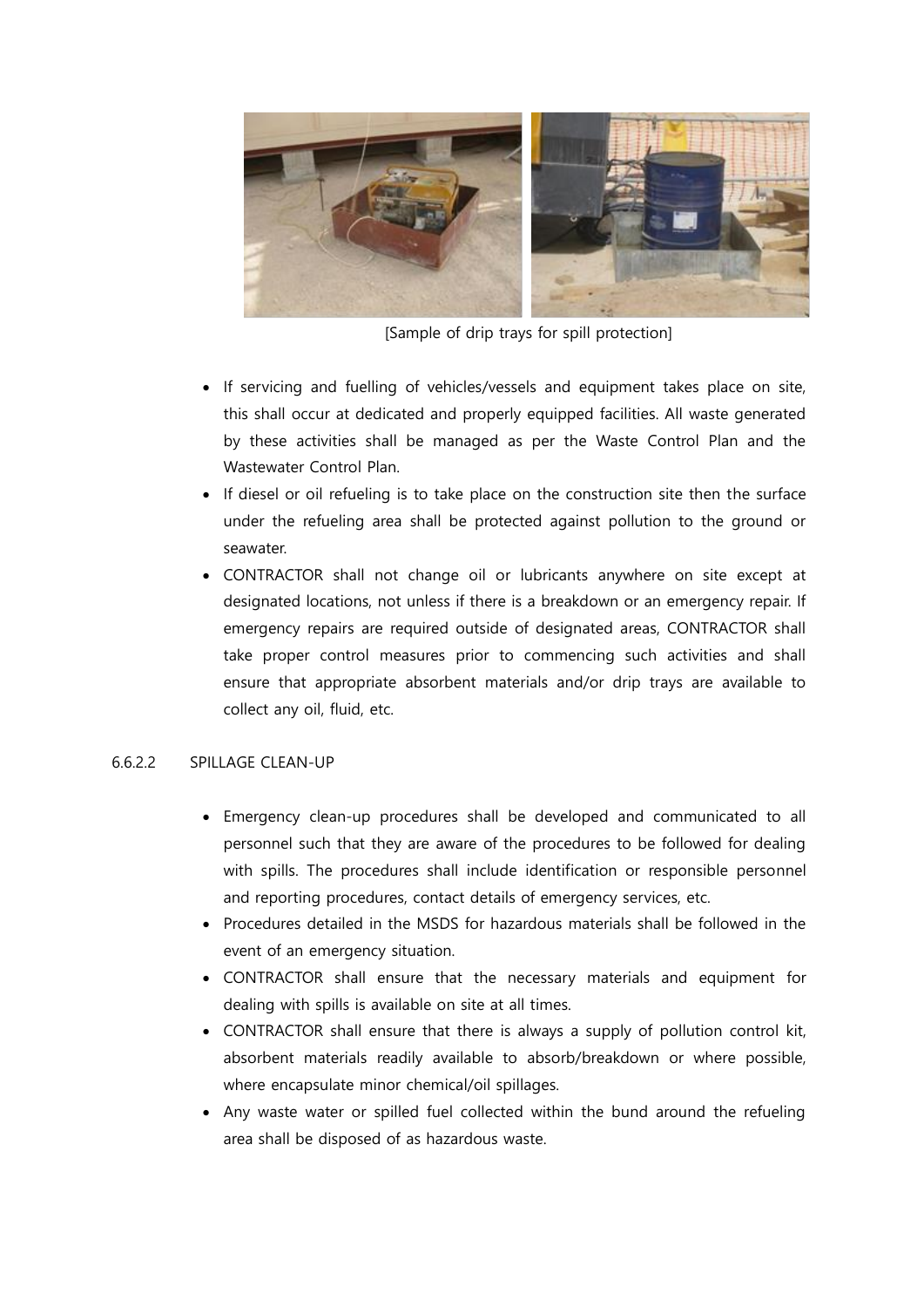- CONTRACTOR shall remove all oil, petrol, and diesel-soaked sand immediately and shall dispose of it as hazardous waste.
- If spillages of materials occur during transportation, spillages shall be cleaned-up immediately and transported to the shelter for possible use or disposed of at the appropriate disposal facilities.

# <span id="page-35-0"></span>6.7 HOUSEKEEPING

CONTRACTOR shall ensure that good housekeeping is maintained throughout the duration of work.

- Each supervisor is responsible for housekeeping in their own work area.
- Special attention must be given to maintain clear walkways, removal of slipping and tripping hazards, and proper storage of materials.
- The grounds and open areas surrounding the camp buildings shall be maintained in a clean and sanitary condition free from rubbish, debris, waste paper, garbage or other refuse.
- All living and work areas are to be kept clean and tidy.
- Lunch rooms and toilets are to be kept in a clean and healthy condition and food scraps placed in food bins.
- Housekeeping will be part of the weekly inspection.

# <span id="page-35-1"></span>7. REFERENCES

- 6.1 The HDEC Corporate HSE Policy Document
- 6.2 The HDEC Corporate HSE Manual
- 6.3 The HDEC Corporate HSE Procedures
- 6.4 ISO 14001 (Environmental Management System) Standards Specifications

# <span id="page-35-2"></span>8. ANNEXES

- 7.1 Certificate of ISO 14001
- 7.2 Contractor HSE Policy and Objectives Statement
- 7.3 Project Environmental Organization Chart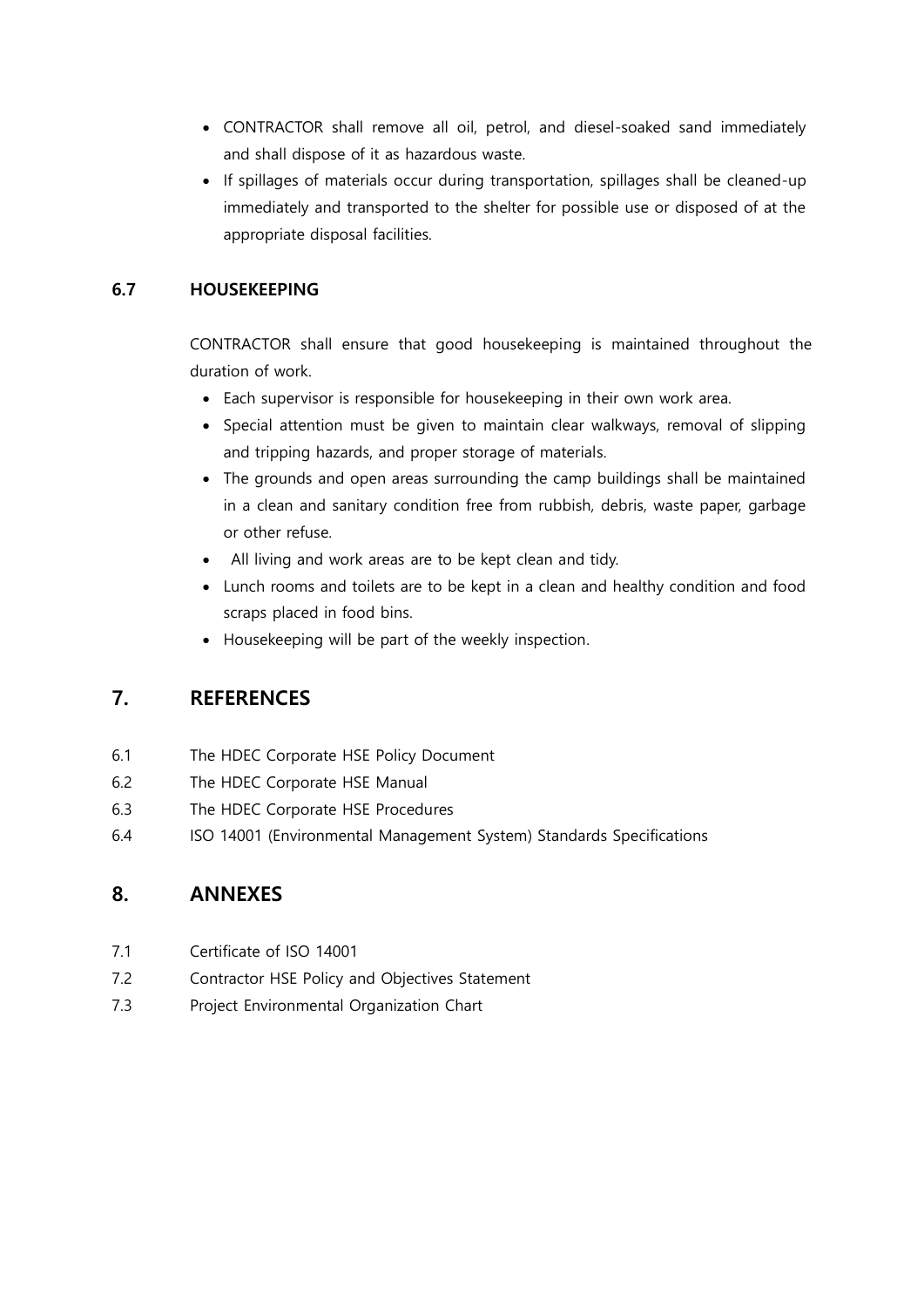# <span id="page-36-0"></span>ANNEX 7.1 CERTIFICATE OF ISO 14001



Page 1 of 1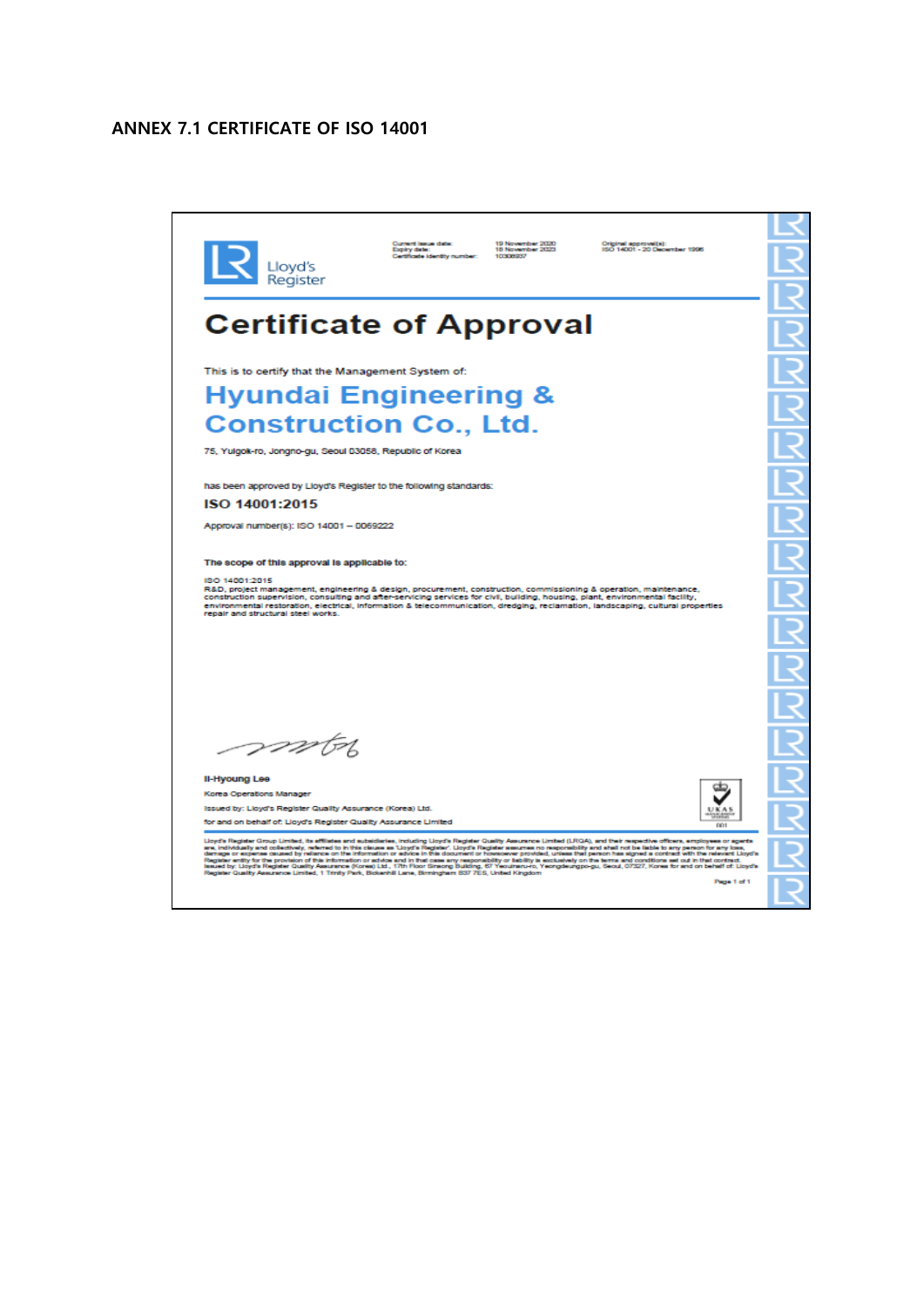# <span id="page-37-0"></span>ANNEX 7.2 CONTRACTOR HSE POLICY AND OBJECTIVES STATEMENT